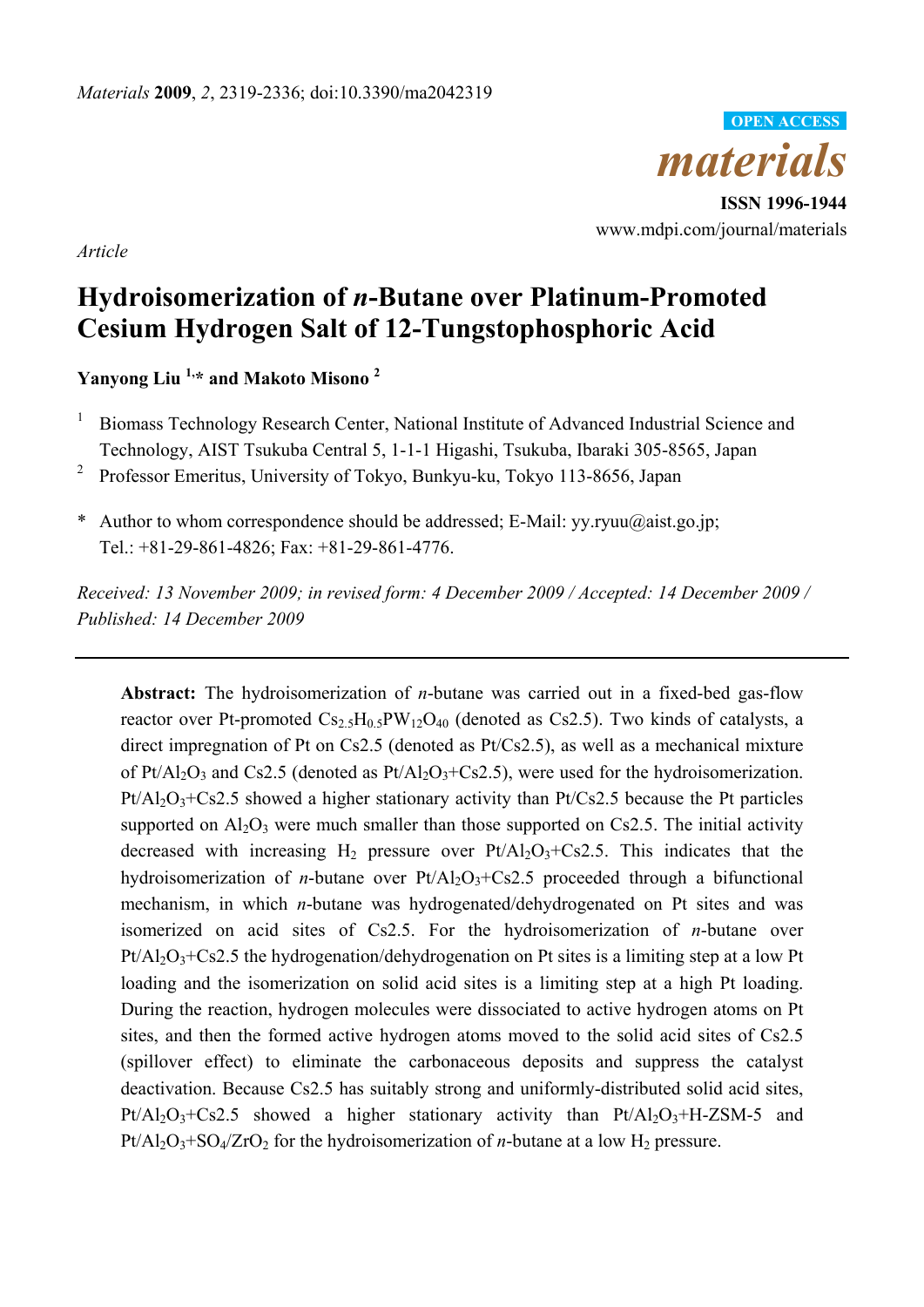**Keywords:** hydroisomerization; *n*-butane; platinum; heteropolyacid; bifunctional catalyst

### **1. Introduction**

Polyoxometalates, including heteropolyoxometalates and isopolyoxometalates, can be used as excellent catalysts for both acid-catalyzed reactions and oxidation reactions [1–15]. Among them, 12-tungstophosphoric acid  $(H_3PW_{12}O_{40})$ , a heteropolyacid with Keggin structure, has strong acidity and is widely used for many important catalytic reactions [1–3]. However,  $H_3PW_{12}O_{40}$  is limited by its low surface area (<10  $m^2$  g<sup>-1</sup>), which hinders its application in gas-flow fixed-bed reactions. Introduction of large counter cations (such as K, NH<sub>4</sub>, Cs, and so on) into  $H_3PW_{12}O_{40}$  greatly increases the surface area. In particular, a partial substitution of  $Cs^+$  for  $H^+$  of  $H_3PW_{12}O_{40}$  substantially enhances its activity for many acid-catalyzed reactions  $[1-3]$ . Cs<sub>2.5</sub>H<sub>0.5</sub>PW<sub>12</sub>O<sub>40</sub> (abbreviated as Cs2.5) is usually the most active solid acid for many reactions among the various  $Cs_xH_{3-x}PW_{12}O_{40}$  catalysts due to its strong acidity (similar to  $H_3PW_{12}O_{40}$ ) and large surface area (>200 m<sup>2</sup> g<sup>-1</sup>) [1-3].

*n*-Butane is an important industrial chemical which can be obtained from the petroleum industry and Fischer–Tropsch synthesis process. The skeletal hydroisomerization of *n*-butane to isobutane is a large-scale industrial process. Isobutane is utilized in the butene alkylation to isooctane as well as in the produce of MTBE (methyl *tert*-butyl ether) or ETBE (ethyl *tert*-butyl ether). All of these products are well known as non-leaded high octane gasoline additives. The hydroisomerization of *n*-butane occurs through carbenium cation intermediates, which requires the presence of strong acid in the system. Bifunctional catalysts containing metals and solid acids are promising for the hydroisomerization of *n*-butane. The metal sites provide the hydrogenation-dehydrogenation function and the acid sites provide the isomerization function. In generally, Pt is the most effective metal catalyst, and thus the development of highly active solid acid catalysts is an important task for designing bifunctional catalysts in the hydroisomerization of *n*-butane.

The commercial process for the hydroisomerization of *n*-butane is performed using the Pt/Cl–Al<sub>2</sub>O<sub>3</sub> catalyst [16,17]. This process requires a continuous addition of toxic and corrosive chloride additives to restore the chloride species that leached slowly during the reaction. Therefore, it is urgent to develop a solid acid catalyst without chloride for the industrial process of *n*-butane hydroisomerization. Heteropolyacids  $[18–23]$ , solid superacids  $(SO_4/ZrO_2, WO_x/TiO_2, etc.)$   $[24–32]$ , and acidic zeolites (H-ZSM-5, H-Beta, *etc.*) [33–39] have been investigated for the hydroisomerization of *n*-butane.

How to combine the Pt catalyst with the solid acid catalyst is an interesting subject in catalyst design. For preparing bifunctional catalysts, although the direct support of the Pt on the solid acid by impregnation is a universal method, the mechanical mixing  $Pt/Al_2O_3$  or  $Pt/SiO_2$  with the solid acid is a unique method. As early as fifty years ago, a mechanical mixture of  $Pt/SiO<sub>2</sub>$  and aluminum silicates had been used for investigating the reaction mechanism of saturated hydrocarbons isomerization over bifunctional catalysts [40]. In the recent years, mechanical mixed catalysts have been of interest for the hydroisomerization of *n*-butane because they have some advantages compared with the directly impregnated catalysts. These advantages include the strong mechanical strength, the high molding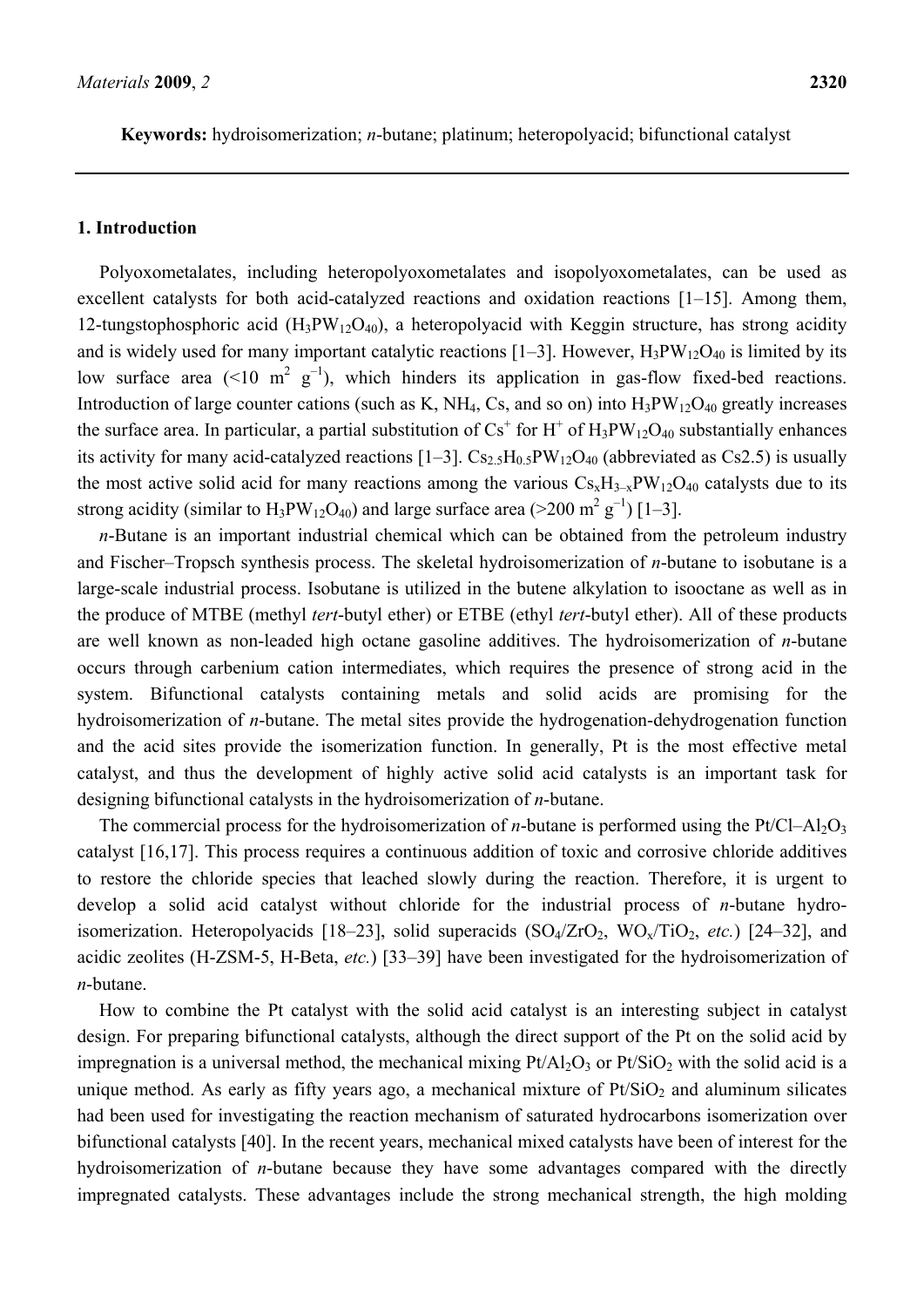ability, and so on [27,28,35]. We have found that the mechanically mixed catalyst  $Pt/Al_2O_3+Cs2.5$ showed a higher activity and a higher stability than those of the directly impregnated catalyst Pt/Cs2.5 for the hydroisomerization of *n*-pentane and *n*-hexane [5–7]. In the present study, we investigated the catalytic performance of Pt-promoted Cs2.5 catalysts for the hydroisomerization of *n*-butane and also compared Pt-promoted Cs2.5 catalysts with Pt-promoted  $SO_4/ZrO_2$  and Pt-promoted H–ZSM-5 for the hydroisomerization of *n*-butane.

## **2. Experimental Section**

#### *2.1. Catalyst Syntheses*

 $H_3PW_{12}O_{40}$  was purchased from Wako Pure Chemical Company.  $Cs_{2.5}H_{0.5}PW_{12}O_{40}$  (abbreviated as Cs2.5) was prepared by titrating an aqueous solution of  $H_3PW_{12}O_{40}$  (0.08 mol L<sup>-1</sup>) with an aqueous solution of  $Cs_2CO_3$  (0.12 mol  $L^{-1}$ ), as described in detail in the literature [41,42].

Pt/Cs2.5 was prepared from aqueous solutions  $H_2PtCl_6$ ,  $H_3PW_{12}O_{40}$  and  $Cs_2CO_3$  as reported in the literature [18]. To an aqueous solution of  $H_3PW_{12}O_{40}$  (0.08 mol L<sup>-1</sup>, 44 mL), an aqueous solution of  $H_2PtCl_6$  (0.04 mol L<sup>-1</sup>, 16 mL) was added dropwise at 323 K to obtain a yellow solution. Then the aqueous solution of  $Cs_2CO_3$  (0.12 mol L<sup>-1</sup>, 36 mL) was added dropwise to the solution at 323 K at a rate of about 0.6 mL min<sup>-1</sup>. The resulting colloidal solution was evaporated to dryness at 323 K. The molar ratio of Pt: $Cs^+$ : $PW_{12}O_{40}$  was 0.18:2.5:1.0, where the amount of Pt in Pt/Cs2.5 corresponds to 1.0 wt%.

Pt/Al<sub>2</sub>O<sub>3</sub> was prepared by the impregnation of Al<sub>2</sub>O<sub>3</sub> (JRC-ALO-4, 167 m<sup>2</sup> g<sup>-1</sup>) in an aqueous solution of  $H_2PtCl_6$ . After drying at 373 K for 24 h, the sample was calcined at 773 K for 3 h in air. The loading of Pt for  $Pt/Al_2O_3$  was 2.0 wt%.

The mechanically mixed catalyst of  $Pt/Al_2O_3$  with Cs2.5 (abbreviated as  $Pt/Al_2O_3+Cs2.5$ ) was prepared as follows: after grinding the mixture of 2.0 wt% Pt/Al<sub>2</sub>O<sub>3</sub> with Cs2.5 (mass ratio = 1:1) in a mortar for 30 min, the powder was pressed into a disk at 40 kg  $cm^{-2}$  and then sieved to 24–60 mesh. Thus the Pt loading in  $Pt/Al_2O_3+Cs2.5$  was 1.0 wt%.

 $SO_4/ZrO_2$  (abbreviated as SZ) was prepared using a method reported in the literature [43]. Zr(OH)<sub>4</sub>, which was obtained by the hydrolysis of  $ZrOCl<sub>2</sub>$  with NH<sub>4</sub>OH, was treated with an aqueous solution of  $H_2SO_4$  (1 N). After filtering out the liquid (H<sub>2</sub>SO<sub>4</sub> solution), the resulting solid (SO<sub>4</sub><sup>2-</sup>-Zr(OH)<sub>4</sub>) was calcined at 773 K for 3 h in air to form  $SO_4/ZrO_2$ .

H-ZSM-5 (abbreviated as HZ) was obtained from Na-ZSM-5 (Tosoh Corporation, HSZ-820 NAA,  $SiO_2/Al_2O_3 = 23.2$ , surface area: 322 m<sup>2</sup> g<sup>-1</sup>) by the ion-exchange method. Na–ZSM-5 was treated with an aqueous solution of NH<sub>4</sub>NO<sub>3</sub> (1 N) to form NH<sub>4</sub>-ZSM-5, followed by drying at 373 K for 24 h. NH4-ZSM-5 was calcined at 773 K for 3 h to form H–ZSM-5.

The mechanically mixed catalysts of Pt/Al<sub>2</sub>O<sub>3</sub> with SZ (abbreviated as Pt/Al<sub>2</sub>O<sub>3</sub>+SZ) and Pt/Al<sub>2</sub>O<sub>3</sub> with HZ (abbreviated as  $Pt/Al_2O_3+HZ$ ) were prepared using a method similar to that of  $Pt+Cs2.5$ . After grinding the mixture of 2.0 wt%  $Pt/Al_2O_3$  with SZ or HZ (mass ratio = 1:1) in a mortar for 30 min, the powder was pressed into a disk at 40 kg  $cm^{-2}$  and then sieved to 24–60 mesh. Thus the Pt loadings in either  $Pt/Al_2O_3+SZ$  or  $Pt/Al_2O_3+HZ$  were 1.0 wt%.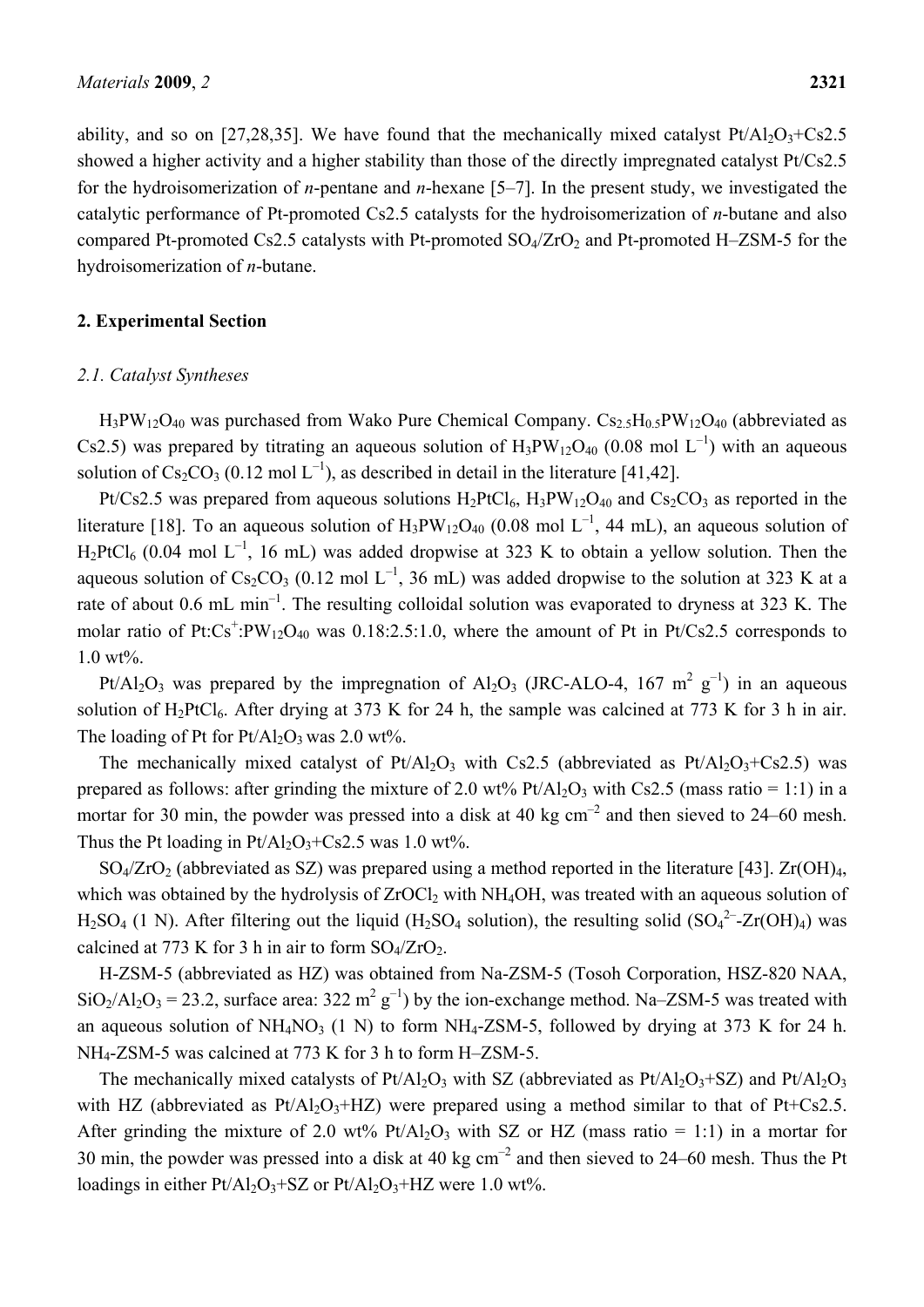## *2.2. Characterization*

Scanning electron microscope (SEM) observations were carried out using a Hitachi S-3400N instrument with an EDX. Pt metal surface and Pt particle size were measured by a  $H<sub>2</sub>$  adsorption method. The  $H_2$  uptake was estimated by the extrapolation to zero pressure of the linear part of the isotherms. The difference between the total amount of adsorbed hydrogen  $(H_{tot})$  and the reversible part of adsorbed hydrogen ( $H_{rev}$ ) gave the irreversible part of adsorbed hydrogen ( $H_{irr}$ ), which was used for calculating the Pt metal surface and Pt particle size. Temperature-programmed desorption of ammonia (NH3-TPD) was observed using a BELCAT-B automatic monitor equipped with a TCD and a mass spectrometer for ammonia species detection. A part of a 0.05 g aliquot of the sample was pretreated at 673 K for 1 h under He flow (50 mL min<sup>-1</sup>). After the temperature was decreased to 373 K, ammonia was adsorbed onto the surface, followed by evacuation for 1 h at 373 K to eliminate the weakly adsorbed ammonia. Then, NH<sub>3</sub>-TPD was carried out from 373 K to 973 K (8 K min<sup>-1</sup>).

# *2.3. Catalytic Reaction*

The hydroisomerizations of *n*-butane was performed in a fixed-bed quartz tubular reactor (φ: 8 mm) at 573 K under atmospheric pressure. In a typical reaction conditions, the total flow rate was 20 mL min<sup>-1</sup>, the catalyst amount was 1 g, and the feed gas contained 10% *n*-C<sub>4</sub>H<sub>10</sub>, 10% H<sub>2</sub>, and 80% N<sub>2</sub>. The catalysts were pretreated in a flow of H<sub>2</sub> (60 mL min<sup>-1</sup>) at 573 K for 1 h before reaction. During reaction, the products were analyzed with an on-line FID GC (Hitachi GC-163) equipped with an  $Al_2O_3/KCl$  fused silica capillary column.

## **3. Results and Discussion**

## *3.1. Hydroisomerization of n-Butane over Various Catalysts*

Figure 1 shows the SEM picture of the mixture of  $Pt/Al_2O_3$  with Cs2.5 (mass ratio = 1:1) after grinding in a mortar for 30 min.



**Figure 1.** SEM picture of  $Pt/Al_2O_3+Cs2.5$  (mass ratio = 1:1) after grinding for 30 min.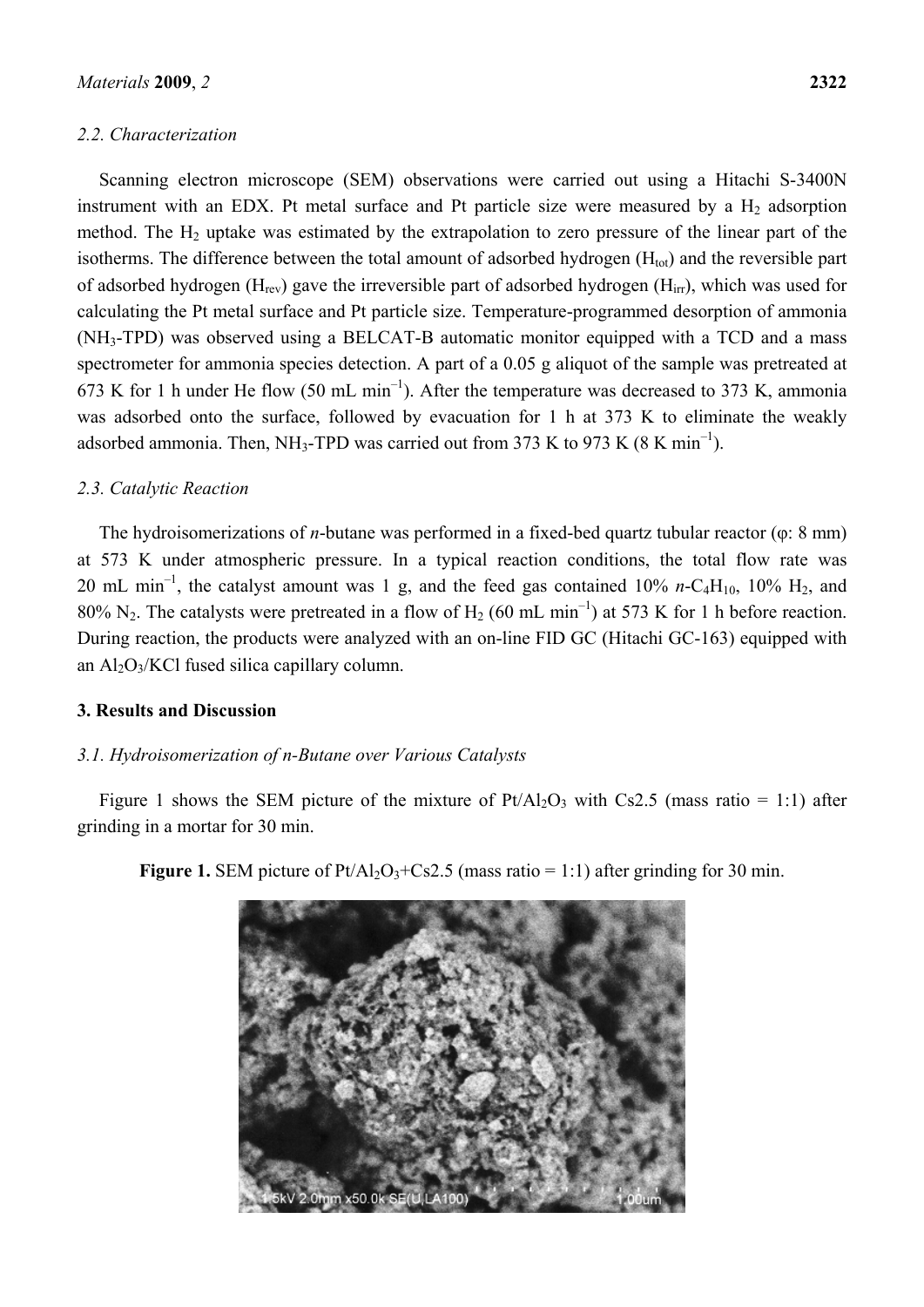The size of  $Pt/Al_2O_3$  particles was about 0.5 µm. The Cs2.5 became small powder particles adhered to the Pt/Al<sub>2</sub>O<sub>3</sub> particles due to the low mechanical strength of Cs2.5. The Pt/Al<sub>2</sub>O<sub>3</sub> particles and the Cs2.5 particles contacted closely with each other. Moreover, the mechanical strength was greatly strengthened after pressing the mixture into a disk at 40 kg  $cm^{-2}$  for use as a catalyst.

Table 1 lists conversion and selectivity for the hydroisomerization of *n*-butane at 573 K over various catalysts. The data at 5 min could be regarded as the initial catalytic performance and the data at 5 h could be regarded as the stable catalytic performance over each catalyst.

| Catalyst             | Time on         | Conv.  | Selectivity $(\% )$ |                |       |                     |                    |                   |  |
|----------------------|-----------------|--------|---------------------|----------------|-------|---------------------|--------------------|-------------------|--|
|                      | stream          | $(\%)$ | C <sub>1</sub>      | C <sub>2</sub> | $C_3$ | $i$ -C <sub>4</sub> | $C_4$ <sup>=</sup> | $\mathbf{C}_{5+}$ |  |
| $Pt/Al_2O_3$         | 5 min           | 4.2    | 9.7                 | 12.6           | 9.3   | 66.2                | $\boldsymbol{0}$   | 2.2               |  |
|                      | 5 <sub>h</sub>  | 2.8    | 8.6                 | 9.2            | 8.1   | 71.3                | $\theta$           | 2.8               |  |
| Cs2.5                | $5 \text{ min}$ | 23.5   | 2.6                 | 6.8            | 9.6   | 76.5                | 0.8                | 3.7               |  |
|                      | 5 <sub>h</sub>  | 9.2    | 1.8                 | 5.1            | 7.3   | 82.3                | 0.7                | 2.8               |  |
| Pt/Cs2.5             | 5 min           | 66.1   | 1.9                 | 3.2            | 4.7   | 88.4                | 0.7                | 1.0               |  |
|                      | 5 <sub>h</sub>  | 42.2   | 1.6                 | 2.5            | 4.1   | 90.3                | 0.6                | 0.9               |  |
| $Pt/Al_2O_3 + Cs2.5$ | $5 \text{ min}$ | 70.3   | 1.2                 | 2.4            | 3.9   | 91.2                | 0.6                | 0.6               |  |
|                      | 5 <sub>h</sub>  | 64.8   | 0.8                 | 2.0            | 3.3   | 92.5                | 0.5                | 0.8               |  |

**Table 1.** Catalytic hydroisomerization of *n*-butane over various catalysts at 573 K.

*n*-Butane: 0.1 atm; H<sub>2</sub>: 0.1 atm; N<sub>2</sub>: 0.8 atm; total flow rate: 20 mL min<sup>-1</sup>.

 $Pt/Al<sub>2</sub>O<sub>3</sub>$  showed a low conversion (2.8%) after 5 h on stream, which indicates that catalyst acidity is indispensable for the hydroisomerization of *n*-butane. Cs2.5 showed an initial conversion of 23.5% and an initial selectivity to isobutane of 76.5%. The solid acid Cs2.5 could catalyze the hydroisomerization of *n*-butane even without Pt [44]. However, the conversion after 5 h on stream over Cs2.5 was low (9.2%), due to the severe deactivation. The initially white Cs2.5 catalyst became black after reaction at 573 K for 5 h, indicating that carbonaceous deposits were formed on the catalyst surface, covering the acid sites of Cs2.5. This is the reason for the deactivation of the Cs2.5 catalyst. On the other hand, Pt/Cs2.5 showed an initial conversion of 66.1% and a stable conversion of 42.2%. The synergy between Pt and Cs2.5 was great, because both the initial conversion and the stable conversion were remarkably improved by introducing Pt in the solid catalyst Cs2.5. Moreover,  $Pt/Al_2O_3+Cs2.5$  exhibited a higher stable conversion (64.8%) and a higher stable selectivity to isobutane (92.5%) than those over Pt/Cs2.5 for the hydroisomerization of *n*-butane after 5 h on stream. On the other hand, the mixture of  $Pt/Cs2.5$  and  $Al_2O_3$  just showed a similar performance (not shown in Table 1) to that of Pt/Cs2.5 for the hydroisomerization of *n*-butane. Thus the method for combining Pt with Cs2.5 is important for increasing the catalytic activity of bifunctional catalysts in the hydroisomerization of *n*-butane.

Scheme 1 shows the mechanism of *n*-butane hydroisomerization over a Brönsted acid catalyst. Since a heteropolyacid is a kind of typical Brönsted acid [1], it is very probable that the hydroisomerization of *n*-butane over Cs2.5 also takes place *via* this mechanism [44]. At first, a *sec*-butyl carbenium cation was formed by a step of proton addition, followed by a step of  $H_2$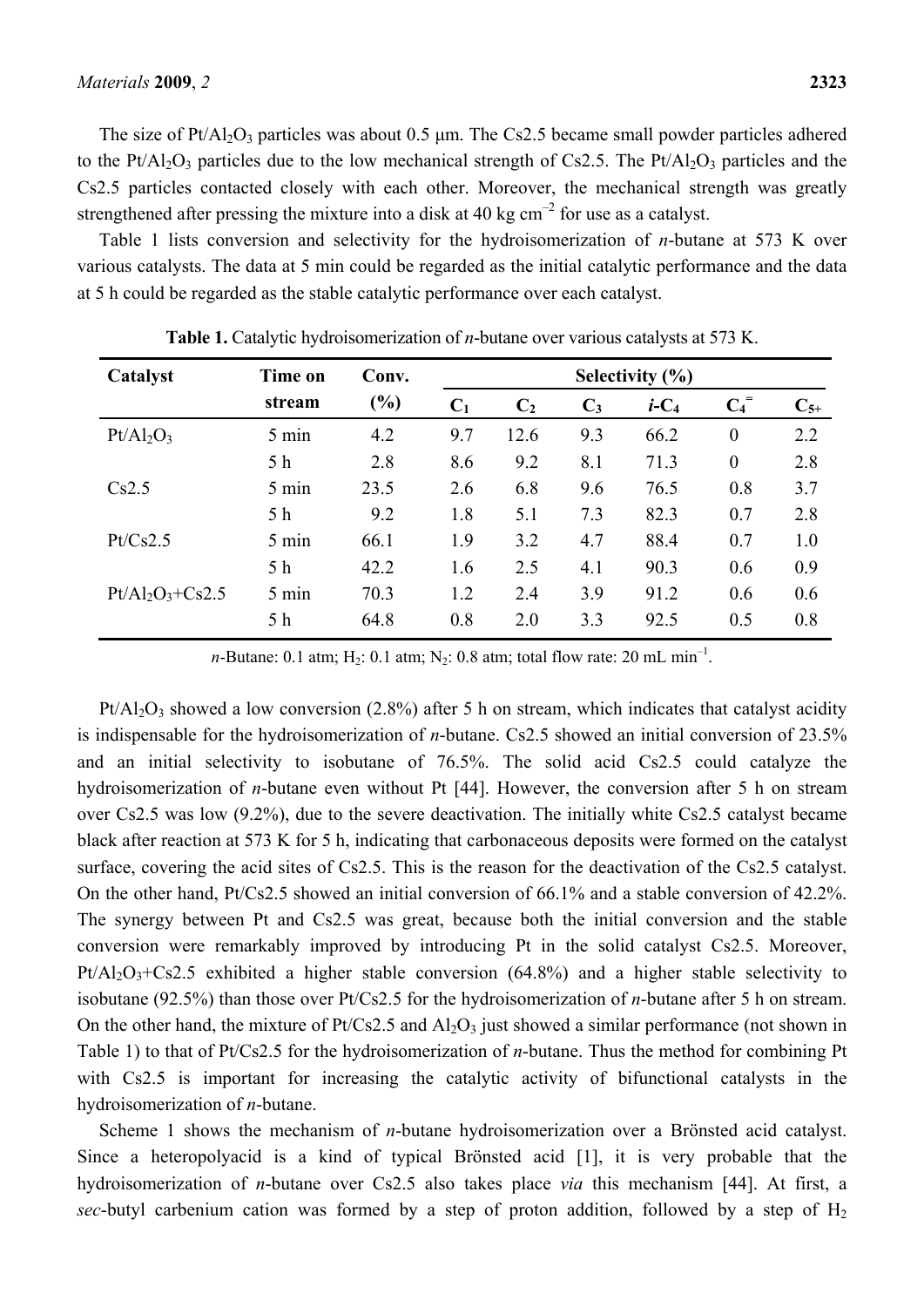elimination. Then, the *sec*-butyl carbenium cation was transformed to a *tert*-carbenium cation by a shift of the methyl group. Finally, the *tert*-carbenium cation captured a  $H_2$  molecule and eliminated a proton to form an isobutane molecule. All of these steps were carried out on the Brønsted acid sites.

**Scheme 1.** Mechanism of *n*-butane hydroisomerization over a Brønsted acid catalyst.



Scheme 2 shows the mechanism of *n*-butane hydroisomerization over a bifunctional catalyst containing metal and heteropolyacid [18,19]. At first, the *n*-butane molecule eliminated a H<sub>2</sub> molecule to form a *n*-butene molecule on the Pt sites. Then, the formed *n*-butene molecule moved to the solid acid sites to form a *sec*-butyl carbenium cation by obtaining a proton. Then, the *sec*-butyl carbenium cation was transformed to a *tert*-carbenium cation by a shift of the methyl group on the acid sites. Then, the *tert*-carbenium cation eliminated a proton to form an isobutene molecule. Finally, the isobutene molecule moved to the Pt sites to form an isobutane molecule by a process of  $H_2$  addition.

**Scheme 2.** Mechanism of *n*-butane hydroisomerization over a bifunctional catalyst.

$$
\text{max} \rightarrow \text{max} \rightarrow \text{max} \rightarrow \text{max} \rightarrow \text{max} \rightarrow \text{max} \rightarrow \text{max} \rightarrow \text{max} \rightarrow \text{max} \rightarrow \text{max}
$$

As a result, although the carbenium cation is a key intermediate in the hydroisomerization of *n*-butane over either a heteropolyacid catalyst or a bifunctional catalyst containing Pt and heteropolyacid, the path for forming the carbenium intermediate over a bifunctional catalyst is different from that over a heteropolyacid catalyst. Because the rate of formation of a carbenium species by adding proton to *n*-butene is much faster than that by adding proton to *n*-butane, in the hydroisomerization of *n*-butane the bifunctional catalysts ( $Pt/Cs2.5$  and  $Pt/Al<sub>2</sub>O<sub>3</sub>+Cs2.5$ ) showed much higher conversions than those observed over the monofunctional heteropolyacid catalyst Cs2.5 (Table 1). Figure 2 shows  $H_2$  uptake by Pt/Al<sub>2</sub>O<sub>3</sub>+Cs2.5 and Pt/Cs2.5 at 298 K. The  $H_2$  uptake was used as for calculating the Pt surface area, Pt dispersion degree, and Pt particle size for the samples. The total  $H_2$ uptake contains the reversible  $H_2$  uptake (physical absorption) and the irreversible  $H_2$  uptake (chemical absorption). The irreversible  $H_2$  uptake at 0 torr could be obtained from the total  $H_2$  uptake at 0 torr and the reversible  $H_2$  uptake at 0 torr. The obtained irreversible  $H_2$  uptake at 0 torr was used for calculating Pt surface area and Pt dispersion degree of each sample. As shown in Figure 2, the Pt surface area and Pt dispersion degree over  $Pt/Al_2O_3+Cs2.5$  were much larger than those over  $Pt/Cs2.5$ . Thus  $Al_2O_3$  is a good support for Pt as comparison with Cs2.5. The high Pt dispersion degree gave  $Pt/Al_2O_3+Cs2.5$  a higher selectivity for isobutane than that over  $Pt/Cs2.5$  in the hydroisomerization of *n*-butane (Table 1).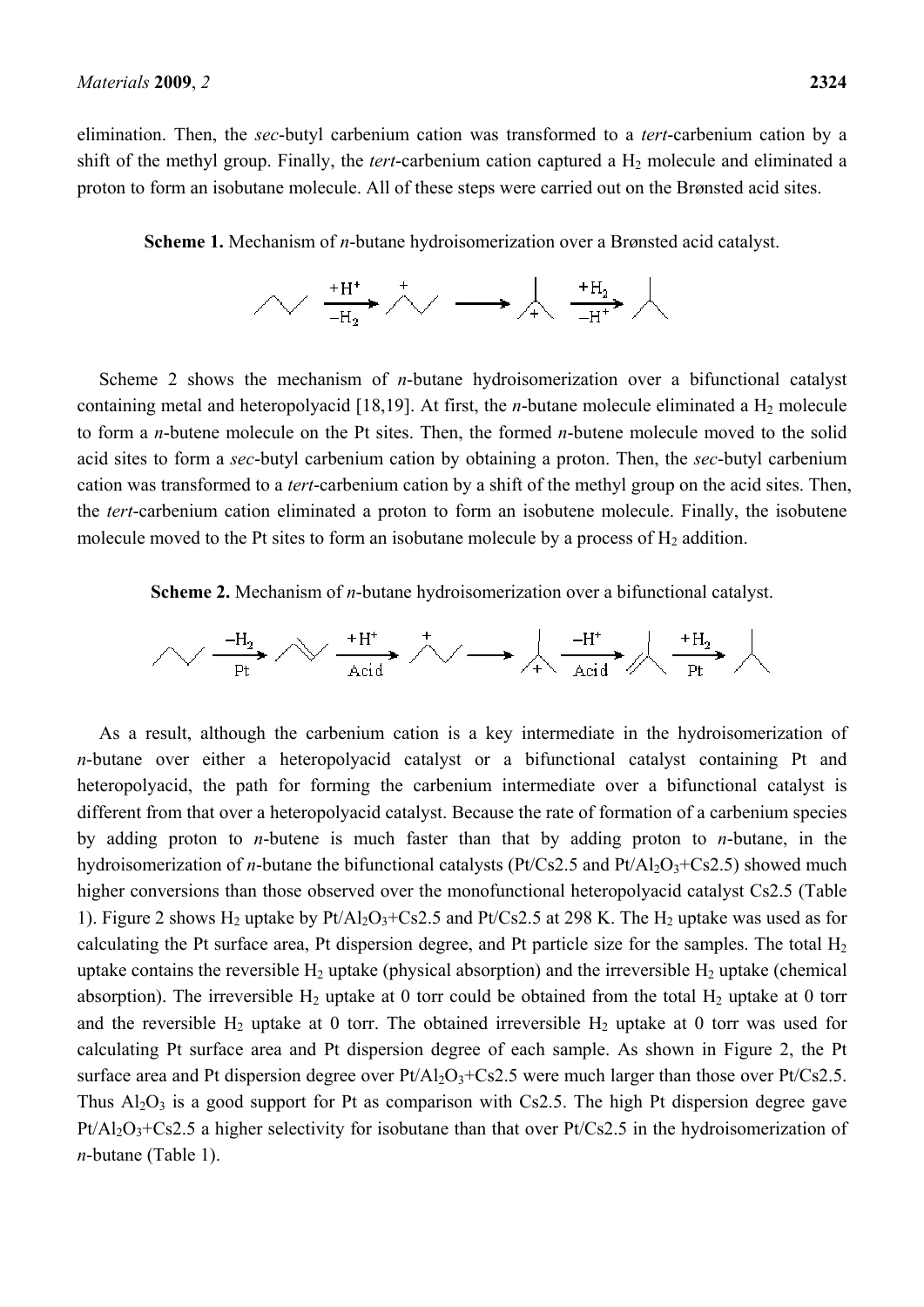

**Figure 2.** (a)  $H_2$  uptake by  $Pt/Al_2O_3+Cs2.5$  at 298 K. (b)  $H_2$  uptake by  $Pt/Cs2.5$  at 298 K.

Although the catalysts prepared by directly supporting Pt on solid acids (using the impregnation method) are usually used for the hydroisomerization of *n*-alkanes, the mechanical mixtures of solid acids with Pt/SiO<sub>2</sub> or Pt/Al<sub>2</sub>O<sub>3</sub> have also been applied for the hydroisomerization of *n*-alkanes for several purposes. Firstly, a mechanical mixture of  $Pt/SiO<sub>2</sub>$  with aluminum silicates had been used for investigating the mechanism of *n*-alkanes hydroisomerization over Pt-promoted acid catalysts [40]. Because Pt sites and solid acid sites achieved their functions independently, the mechanical mixed catalyst showed a catalytic activity similar to that seen over the directly impregnated catalysts [40]. Secondly, because the Pt-supported zeolites have low mechanical strength and poor molding properties, the mechanical mixtures of acidic zeolites with  $Pt/SiO<sub>2</sub>$  or  $Pt/Al<sub>2</sub>O<sub>3</sub>$  have been used to increase the mechanical strength and the molding ability of the bifunctional catalysts [33,35,45]. Thirdly, in the cause of solid superacid  $SO_4^2$ -ZrO<sub>2</sub>, the directly supported Pt/SO<sub>4</sub><sup>2</sup>-ZrO<sub>2</sub> catalyst is not a bifunctional catalyst due to the interaction of Pt with the sulfur on the  $SO_4^2$ -ZrO<sub>2</sub> surface, while the mechanical mixed catalyst  $Pt/Al_2O_3 + SO_4^2$ -ZrO<sub>2</sub> is a bifunctional catalyst [27]. Therefore, the mechanical mixed catalysts Pt/SiO<sub>2</sub>+SO<sub>4</sub><sup>2</sup>-ZrO<sub>2</sub> and Pt/Al<sub>2</sub>O<sub>3</sub>+SO<sub>4</sub><sup>2</sup>-ZrO<sub>2</sub> showed high catalytic performances for the hydroisomerization of *n*-butane [27,28,46]. Fourthly, in the case of the heteropolyacid  $Cs_{2.5}H_{0.5}PW_{12}O_{40}$ , the mechanical mixed catalyst  $Pt/Al_2O_3+Cs2.5$  showed a higher activity than that of the impregnated catalyst Pt/Cs2.5 for the hydroisomerization of *n*-pentane and *n*-hexane [5–7]. In the present study, we found that  $Pt/Al_2O_3+Cs2.5$  showed a higher catalytic performance for the hydroisomerization of *n*-butane in comparison with Pt/Cs2.5. The directly supported catalyst Pt/Cs2.5 had a low Pt surface area and a low Pt dispersion degree, probably because  $Pt^{2+}$  interacted with  $PW_{12}O_{40}^3$  during the impregnation process.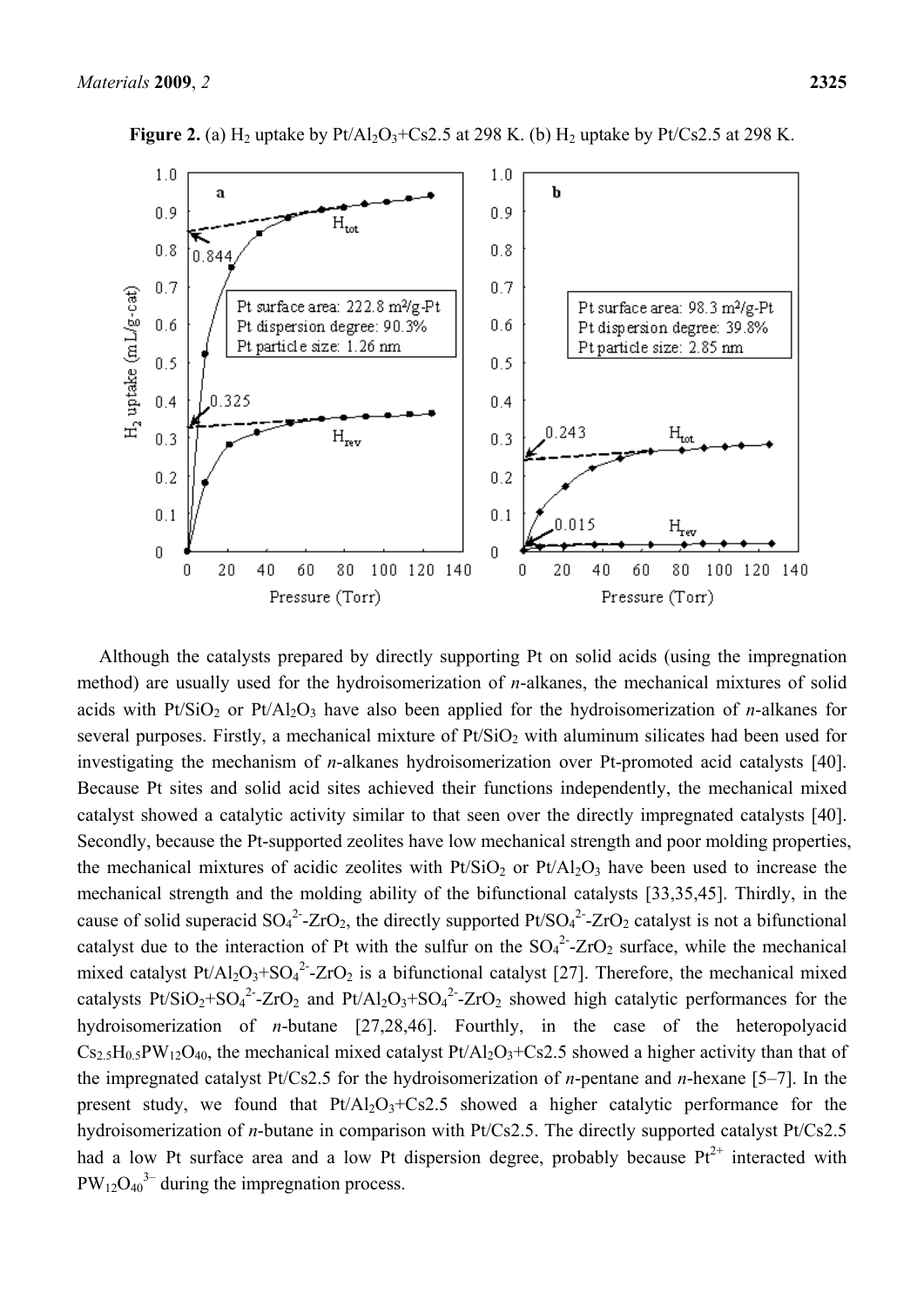#### *3.2. Deactivation of Various Catalysts in the Hydroisomerization of n-Butane*

Figure 3 shows the time courses of *n*-butane hydroisomerization over various catalysts at 573 K.  $Pt/Al_2O_3$  showed a very low conversion due to the lack of strong acid sites. Thus  $Pt/Al_2O_3$  can barely be used as an independent catalyst for the hydroisomerization of *n*-butane. The presence of strong acid sites in the catalyst is indispensable for the hydroisomerization of *n*-butane. Cs2.5 showed an initial conversion (after 5 min on stream) of 23.5%, but the conversion decreased to 9.2% after 5 h on stream. The carbonaceous deposits which formed by the polymerization of alkene intermediates and byproducts (such as *n*-butene, *iso*-butene, and so on) covered the solid acid sites and caused a serious deactivation of the Cs2.5 catalyst. The carbonaceous deposits are hydrocarbons with large molecular weights and high ratios of C to H. When Pt was introduced into Cs2.5 (*i.e.*, Pt/Cs2.5 and Pt/Al2O3+Cs2.5), the deactivation was greatly repressed in the hydroisomerization of *n*-butane. Pt catalyzes the hydrogenation of the carbonaceous deposits (covered acid sites) by supplying hydrogen. In concrete, the remarkable effect of Pt in suppressing the catalyst deactivation was brought about by the activated hydrogen, which were formed on Pt, transferred to Cs2.5, and utilized to remove the carbonaceous deposits [5,6]. Pt/Al<sub>2</sub>O<sub>3</sub>+Cs2.5 showed a higher catalytic stability than that of Pt/Cs2.5 for the hydroisomerization of *n*-butane because the Pt dispersion degree in  $Pt/Al_2O_3+Cs2.5$  was much higher than that in Pt/Cs2.5 (Figure 2).





The amount of the carbonaceous deposits on the used catalyst could be calculated by a temperatureprogrammed oxidation (TPO) method [47–49]. After the reaction was carried out over each catalyst for 5 h at 573 K, the reactor was cooled to room temperature in flowing  $N_2$  gas. The catalyst was then treated in air flow (1.5 L h<sup>-1</sup>) by increasing the temperature at 2.5 K min<sup>-1</sup> to change the carbonaceous deposits to  $CO<sub>2</sub>$ . The formed  $CO<sub>2</sub>$  could be detected by a TCD GC.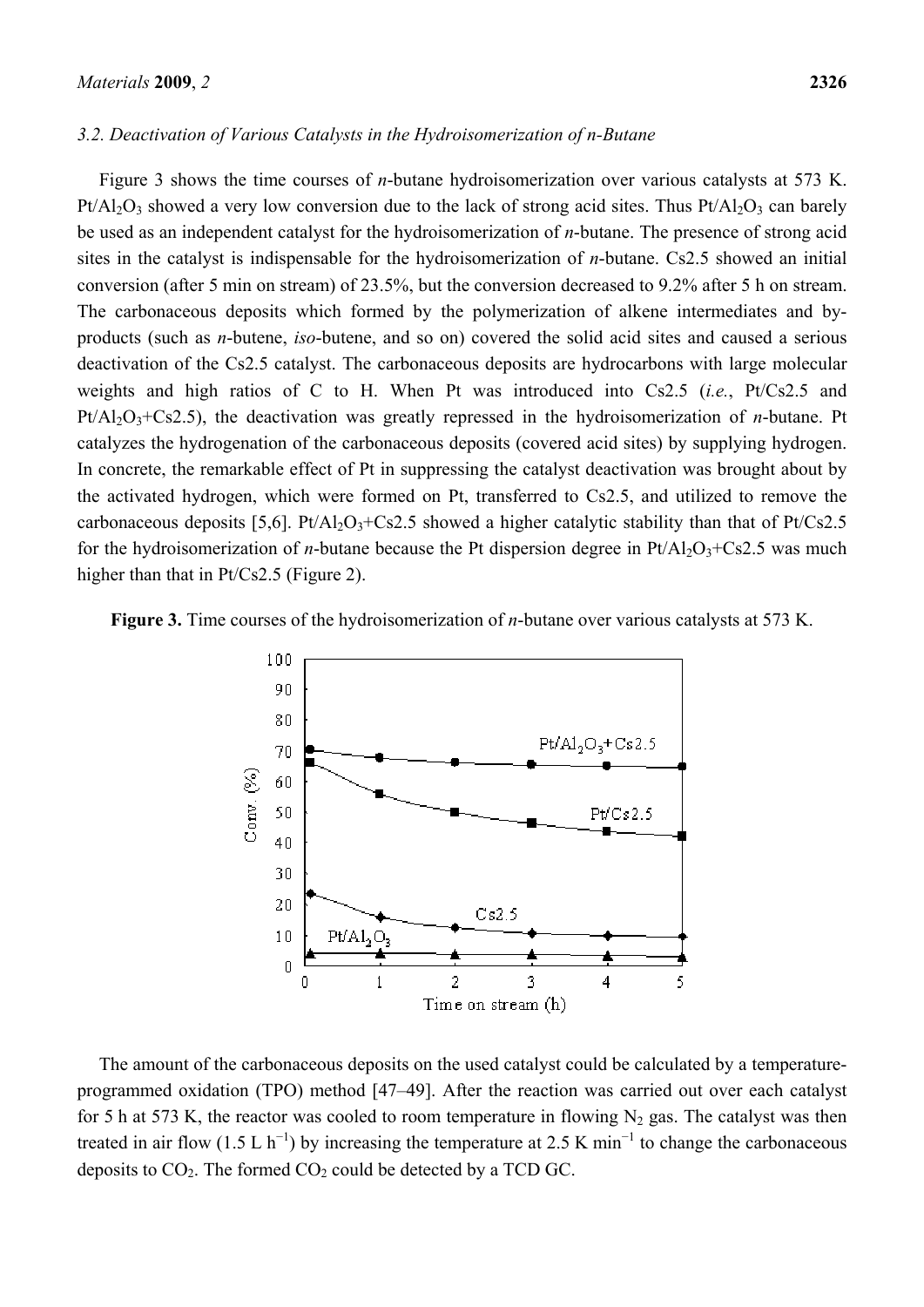Figure 4 shows the dependence of the rate of  $CO<sub>2</sub>$  (formed from carbonaceous deposits) on the calcination temperature over various catalysts after 5 h on stream at 573 K.

**Figure 4.** Dependence of the rate of  $CO<sub>2</sub>$  (formed from carbonaceous deposits) on the calcination temperature over various catalysts after 5 h on stream at 573 K.



An integration of the rate of  $CO<sub>2</sub>$  formation gave the amount of total  $CO<sub>2</sub>$ , from which the amount of the carbonaceous deposits (after 5 h on stream at 573 K) were calculated as 4.5, 0.6, and 0.4 wt% on Cs 2.5, Pt/Cs2.5, and Pt/Al<sub>2</sub>O<sub>3</sub>+Cs2.5, respectively. Moreover, according to the amount of CO<sub>2</sub> and H2O formed in the TPO measurement for various catalysts after 5 h on stream at 573 K, the H/C ratios were calculated as about 0.3, 0.6, and 0.7 for the carbonaceous deposits on Cs 2.5, Pt/Cs2.5, and  $Pt/Al_2O_3+Cs2.5$ , respectively. Two peaks with the highest rate at around 473 and 598 K were observed from the plot of Cs2.5. In general, the peak at lower temperature could be regarded as "soft coke" and the peak at the higher temperature could be regarded as "hard coke" [50,51]. Pt/Cs2.5 deposited both "soft coke" and "hard coke" on the surface, but the amount deposited on the Pt/Cs2.5 surface was much lower than that on the Cs2.5 surface. Thus Pt/Cs2.5 showed a much higher stability than that over Cs2.5 at 573 K (Figure 3). Further, the amount of carbonaceous deposit on  $Pt/Al_2O_3+Cs2.5$  $(0.4 \text{ wt.})$ % was lower than that on Pt/Cs2.5  $(0.6 \text{ wt.})$ % after 5 h on stream. In the TPO profile of  $Pt/Al_2O_3+Cs2.5$ , the peak of "hard coke" at 573–598 K was very small and just became a shoulder peak for the peak of "soft coke" at low temperature. Therefore,  $Pt/Al_2O_3+Cs2.5$  showed a very high stability for the hydroisomerization of *n*-butane (Figure 3).

#### *3.3. Hydroisomerization of n-Butane over the Pt/Al2O3+Cs2.5 Catalyst*

Figure 5 shows the effect of Pt amount in the  $Pt/Al_2O_3+Cs2.5$  catalyst for the hydroisomerization of *n*-butane at 573 K. Either the pressure of *n*-butane or the pressure of  $H_2$  was 0.1 atm. The initial conversion greatly increased when a small amount of 2 wt.%  $Pt/Al_2O_3$  was added to Cs2.5, but it almost remained at a constant value when the amount of 2 wt.%  $Pt/Al_2O_3$  was more than 0.1 g. On the other hand,  $0.5$  g of 2 wt.% Pt/Al<sub>2</sub>O<sub>3</sub> was necessary for suppressing the deactivation to make the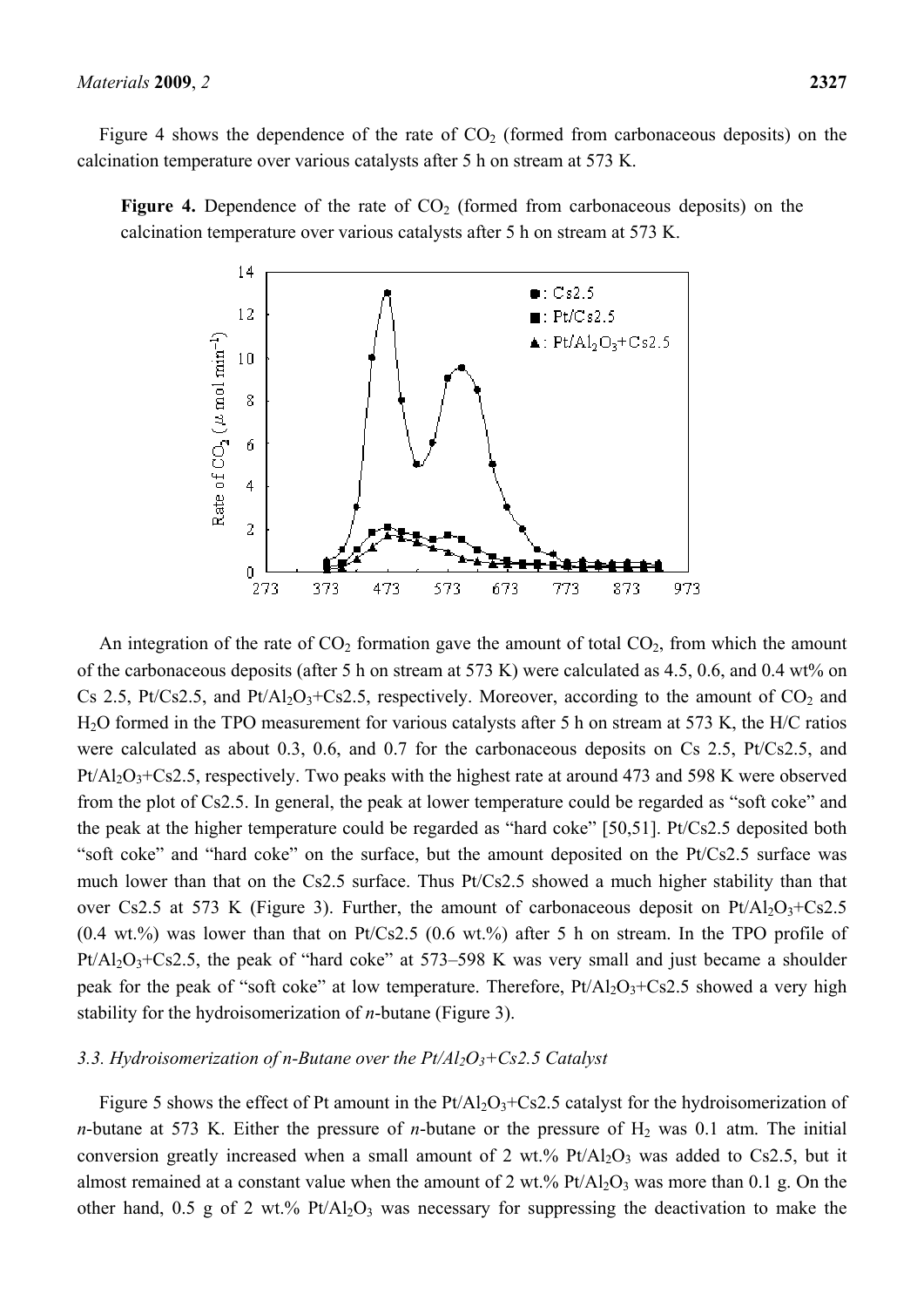stationary conversion close to the initial conversion. Thus Pt has two effects in the hydroisomerization of *n*-butane. Firstly, Pt achieves a hydrogenation-dehydrogenation function, which greatly improves the initial conversion over  $Pt/Al_2O_3+Cs2.5$ . It seems that 0.1 g of 2 wt.%  $Pt/Al_2O_3$  is enough for increasing the initial conversion. Therefore, the hydrogenation-dehydrogenation on Pt sites is a limiting step when the amount of  $Pt/Al_2O_3$  is less than 0.1 g in  $Pt/Al_2O_3+Cs2.5$ , and the isomerization on Cs2.5 sites is a limiting step when the amount of  $Pt/Al_2O_3$  is more than 0.1 g in  $Pt/Al_2O_3+Cs2.5$ . Therefore, the speed of hydrogenation-dehydrogenation on Pt is very fast and a small amount of Pt can achieve the hydrogenation-dehydrogenation function. Secondly, Pt plays an important role for suppressing the catalyst deactivation and for maintaining the catalytic stability for the hydroisomerization of *n*-butane. The deactivation can not be completely suppressed with a small amount of Pt/Al<sub>2</sub>O<sub>3</sub> (Figure 5). It needs a relatively large amount of 2 wt.% Pt/Al<sub>2</sub>O<sub>3</sub> (about 0.5 g) to eliminate the catalyst deactivation over  $Pt/Al_2O_3+Cs2.5$  for the hydroisomerization of *n*-butane.

**Figure 5.** Effect of Pt amount in the  $Pt/Al_2O_3+Cs2.5$  catalyst for the hydroisomerization of *n*-butane at 573 K. **(■)** Initial conversion. **(●)** Stationary conversion. Cs2.5: 0.5 g. Reaction conditions: *n*-butane: 0.1 atm; H<sub>2</sub>: 0.1 atm; N<sub>2</sub>: 0.8 atm; total flow rate: 20 mL min<sup>-1</sup>.



Figure 6 shows the time courses of the hydroisomerization of *n*-butane over  $Pt/Al_2O_3+Cs2.5$  at 573 K under various H2 pressures. The partial pressure of *n*-butane was 0.1 atm and the partial pressure of H<sub>2</sub> was changed from 0 to 0.5 atm. Under a N<sub>2</sub> atmosphere ( $P_{H<sub>2</sub>}$  = 0), the initial conversion was very high, but the deactivation was serious. With increasing  $H<sub>2</sub>$  pressure, the deactivation was gradually suppressed, but the initial conversion decreased. Thus  $H_2$  has two effects in the hydroisomerization of *n*-butane: decreasing the initial conversion and suppressing the catalyst deactivation. Actually, H<sub>2</sub> plays two roles in the hydroisomerization of *n*-butane over bufunctional catalysts. One role of  $H_2$  is the hydrogenation of isobutene to isobutane on Pt sites (the last step in Scheme 2). According to Scheme 2, the first step is the dehydrogenation of *n*-butane to *n*-butene for the hydroisomerization of *n*-butane over a bifunctional catalyst. Under a high  $H_2$  partial pressure, the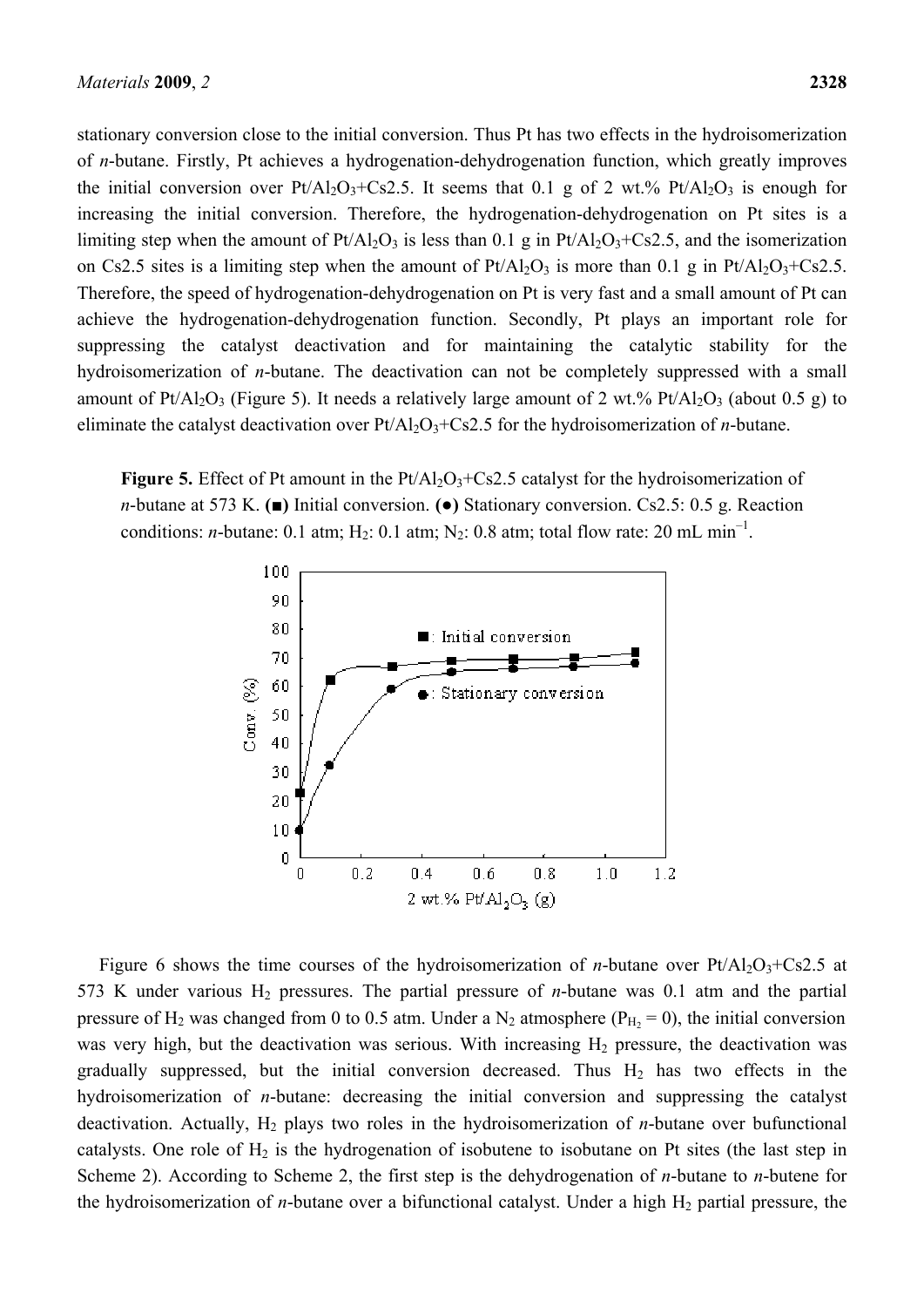equilibrium of the dehydrogenation step shifts to *n*-butane, which causes the decrease of the concentration of *n*-butene intermediates in the reaction system. As a result, because the presence of  $H_2$ is not favorable for the dehydrogenation step in the hydroisomerization of *n*-butane (the first step in Scheme 2), the initial conversion decreases with increasing  $H_2$  pressure over  $Pt/Al_2O_3+Cs2.5$ . Another role of H2 in the hydroisomerization of *n*-butane over bifunctional catalysts is the suppression of catalyst deactivation. As discussed above, the carbonaceous deposits that formed on the catalyst surface cause the catalyst deactivation.  $H_2$  molecules can form active H atoms on Pt sites during the reaction. The formed active H atoms shift (spillover) to the acid sites and hydrogenate the carbonaceous deposits on the acid sites of Cs2.5. Therefore, the catalyst deactivation can be

**Figure 6.** Time courses of the hydroisomerization of *n*-butane over  $Pt/Al_2O_3+Cs2.5$  at 573 K under various  $H_2$  pressures. *N*-butane: 0.1 atm; N<sub>2</sub>: balance; total flow rate: 20 mL min<sup>-1</sup>.

suppressed by increasing H<sub>2</sub> pressure in the hydroisomerization of *n*-butane over  $Pt/Al_2O_3+Cs2.5$ .



Figure 7 shows the time courses of the *n*-butane hydroisomerization over  $Pt/Al_2O_3+Cs2.5$  at 573 K under various *n*-butane pressures. The partial pressure of  $H_2$  was 0.1 atm and the partial pressure of *n*-butane was changed from 0.1 to 0.7 atm.

The initial conversions over  $Pt/Al_2O_3+Cs2.5$  showed almost the same values under various *n*-butane pressures. This implies that the initial rate is proportional to the *n*-butane pressure (*i.e.*, first order in *n*butane). Thus the "bimolecular mechanism" (by alkylation-cracking a  $C_8$  intermediate) is not important for the hydroisomerization of *n*-butane over  $Pt/Al_2O_3+Cs2.5$  [6,43]. On the other hand, the conversion after 5 h on stream decreased with increasing the *n*-butane pressure. The increase of *n*-butane pressure means the decrease in the ratio of  $H_2$  to *n*-butane in the feed gas, which caused the catalyst deactivation during the reaction. Therefore, it needs a high  $H<sub>2</sub>$  pressure to maintain the catalyst stability for the *n*-butane hydroisomerization over  $Pt/Al_2O_3+Cs2.5$  under a high partial pressure of *n*-butane.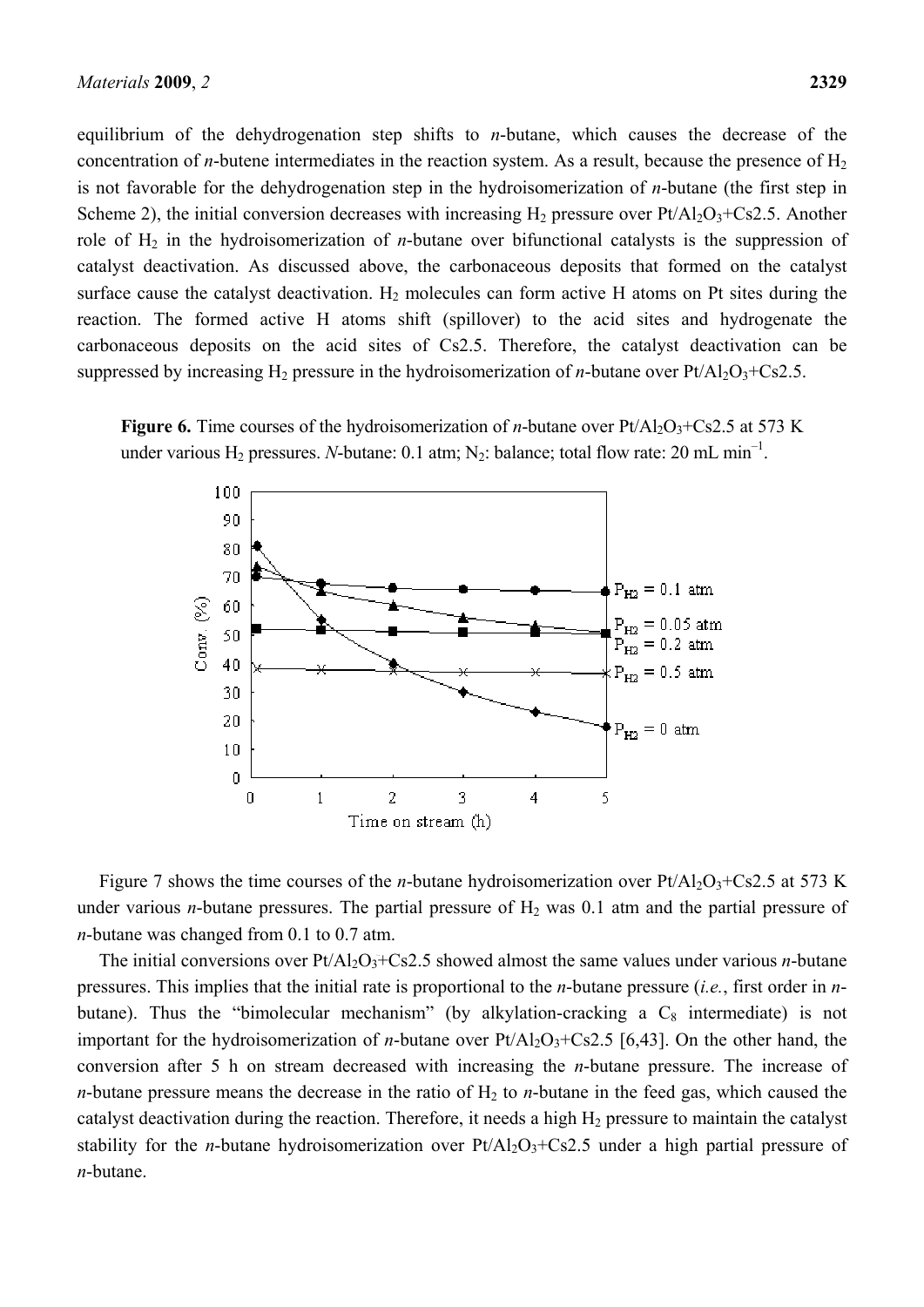

*3.4. Comparison of Various Bifunctional Catalysts for the Hydroisomerization of n-Butane* 

Table 2 lists the results obtained in the hydroisomerization of *n*-butane with various bifunctional catalysts. We compared the  $Pt/Al_2O_3+Cs2.5$  catalyst with the catalysts of  $Pt/Al_2O_3+SZ$  and Pt/Al<sub>2</sub>O<sub>3</sub>+HZ in this study because both Pt-promoted solid super acid SZ  $(SO<sub>4</sub><sup>2</sup>$ -ZrO<sub>2</sub>) and Ptpromoted acidic zeolite HZ (H-ZSM-5) have been reported as effective catalysts for the hydroisomerization of *n*-butane [24–35].

| Catalyst           | Time on | Conv.  | Selectivity $(\% )$ |       |       |                     |                    |          |
|--------------------|---------|--------|---------------------|-------|-------|---------------------|--------------------|----------|
|                    | stream  | $(\%)$ | C <sub>1</sub>      | $C_2$ | $C_3$ | $i$ -C <sub>4</sub> | $C_4$ <sup>=</sup> | $C_{5+}$ |
| $Pt/Al_2O_3+Cs2.5$ | 5 min   | 70.3   | 1.2                 | 2.4   | 3.9   | 91.2                | 0.6                | 0.6      |
|                    | 5 h     | 64.8   | 0.8                 | 2.0   | 3.3   | 92.5                | 0.5                | 0.8      |
| $Pt/Al_2O_3 + SZ$  | 5 min   | 77.6   | 7.7                 | 10.6  | 14.3  | 61.2                | 1.3                | 4.8      |
|                    | 5 h     | 20.5   | 4.6                 | 7.2   | 10.1  | 71.7                | 1.0                | 5.2      |
| $Pt/Al_2O_3+HZ$    | 5 min   | 39.7   | 2.7                 | 3.1   | 5.7   | 87.1                | 0.9                | 0.5      |
|                    | 5 h     | 32.2   | 1.8                 | 3.3   | 4.6   | 88.7                | 11                 | 0.4      |

**Table 2.** Comparison of various bifunctional catalysts for the hydroisomerization of *n*-butane.

Reaction temperature: 573 K; *n*-butane: 0.1 atm; H<sub>2</sub>: 0.1 atm; N<sub>2</sub>: 0.8 atm; catalyst: 1 g; total flow rate:  $20 \text{ mL min}^{-1}$ .

 $Pt/Al_2O_3+Cs2.5$ ,  $Pt/Al_2O_3+SZ$  and  $Pt/Al_2O_3+HZ$  had the same Pt dispersion because the Pt metal was supported on  $Al_2O_3$  for all three catalysts. Therefore, the difference of solid acids (Cs2.5, SZ, and HZ) determined the difference of catalytic performances for the hydroisomerization of *n*-butane over various catalysts. As shown in Table 2,  $Pt/Al_2O_3+Cs2.5$  showed the highest conversion (64.8%) and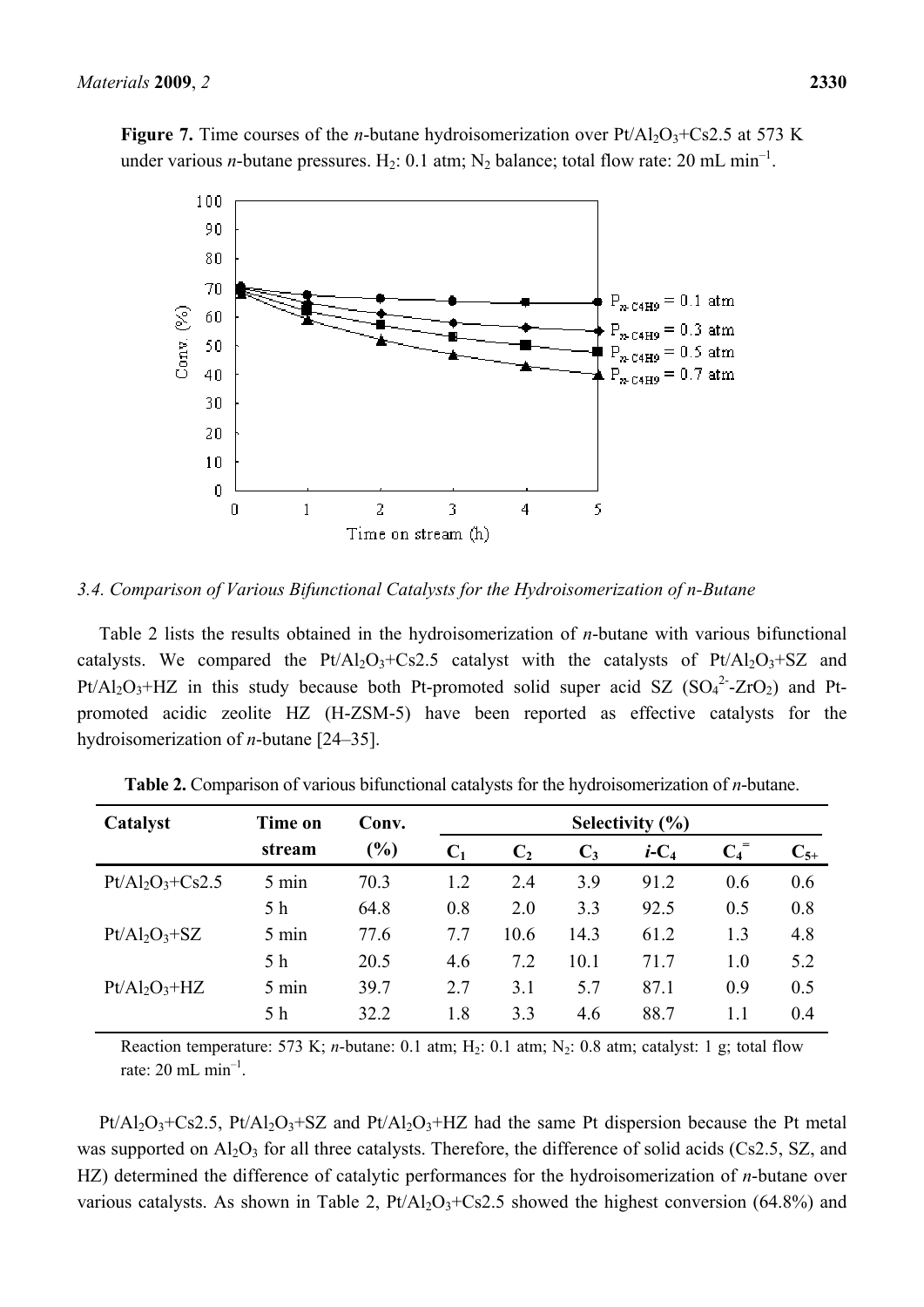the highest selectivity for isobutane (92.5%) among the various catalysts after 5 h on stream.  $Pt/Al_2O_3+SZ$  showed the highest initial conversion (77.6%), but the conversion rapidly decreased to 20.5% after 5 h on stream. Moreover, the selectivity for isobutane over  $Pt/Al_2O_3+SZ$  was low.  $Pt/A1<sub>2</sub>O<sub>3</sub>+HZ$  showed lower conversion and selectivity than those over  $Pt/A1<sub>2</sub>O<sub>3</sub>+Cs2.5$ . As a result,  $Pt/Al_2O_3+Cs2.5$  is the best catalyst for the hydroisomerization of *n*-butane at a low H<sub>2</sub> pressure (0.1 atm). Brønsted acid sites in Cs2.5 contributed to the acid function of  $Pt/Al_2O_3+Cs2.5$  for the hydroisomerization of *n*-butane since heteropolyacids are pure Brønsted acids without Lewis acid sites [1]. Figure 8 shows the NH3-TPD profiles of various catalysts. The NH3-TPD is a powerful tool for measuring the acidic strength of a solid acid. The NH<sub>3</sub> molecules desorbed from the weak acid sites at low temperatures and desorbed from the strong acid sites at high temperatures.

**Figure 8.** NH<sub>3</sub>-TPD profiles of various catalysts. (A):  $Pt/Al_2O_3$ ; (B):  $Pt/Cs2.5$ ; (C):  $Pt/Al_2O_3+Cs2.5$ ; (D):  $Pt/Al_2O_3+HZ$ ; (E):  $Pt/Al_2O_3+SZ$ .



 $Pt/Al_2O_3$  showed a weak and broad peak at about 473 K in the NH<sub>3</sub>-TPD profile, indicating that the acid sites in Pt/Al<sub>2</sub>O<sub>3</sub> are very weak. Although Pt/Cs2.5 and Pt/Al<sub>2</sub>O<sub>3</sub>+Cs2.5 showed the peaks with similar shape in the NH<sub>3</sub>-TPD profiles, the maximum temperature of NH<sub>3</sub> desorption from Pt/Cs2.5 was slightly lower than that from  $Pt/Al_2O_3+Cs2.5$ . Thus the acidic strength of  $Pt/Cs2.5$  was slightly weaker than that of Pt/Al<sub>2</sub>O<sub>3</sub>+Cs2.5. This is the reason that Pt/Al<sub>2</sub>O<sub>3</sub>+Cs2.5 showed a higher initial conversion than that over Pt/Cs2.5 (Figure 3). The decrease of the acid strength of Pt/Cs2.5 probably because the ion exchange of  $Pt^{2+}$  with H<sup>+</sup> in  $Cs_{2.5}H_{0.5}PW_{12}O_{40}$  occurred in the impregnation stage of the synthesis of Pt/Cs2.5. For a solid acid, the strongest acid sites provide its main character for the acid-catalyzed reactions. The peak at the maximum temperature in the NH3-TPD profile corresponds to the strongest acid sites and thus it determines the acidic strength of a solid acid. According to the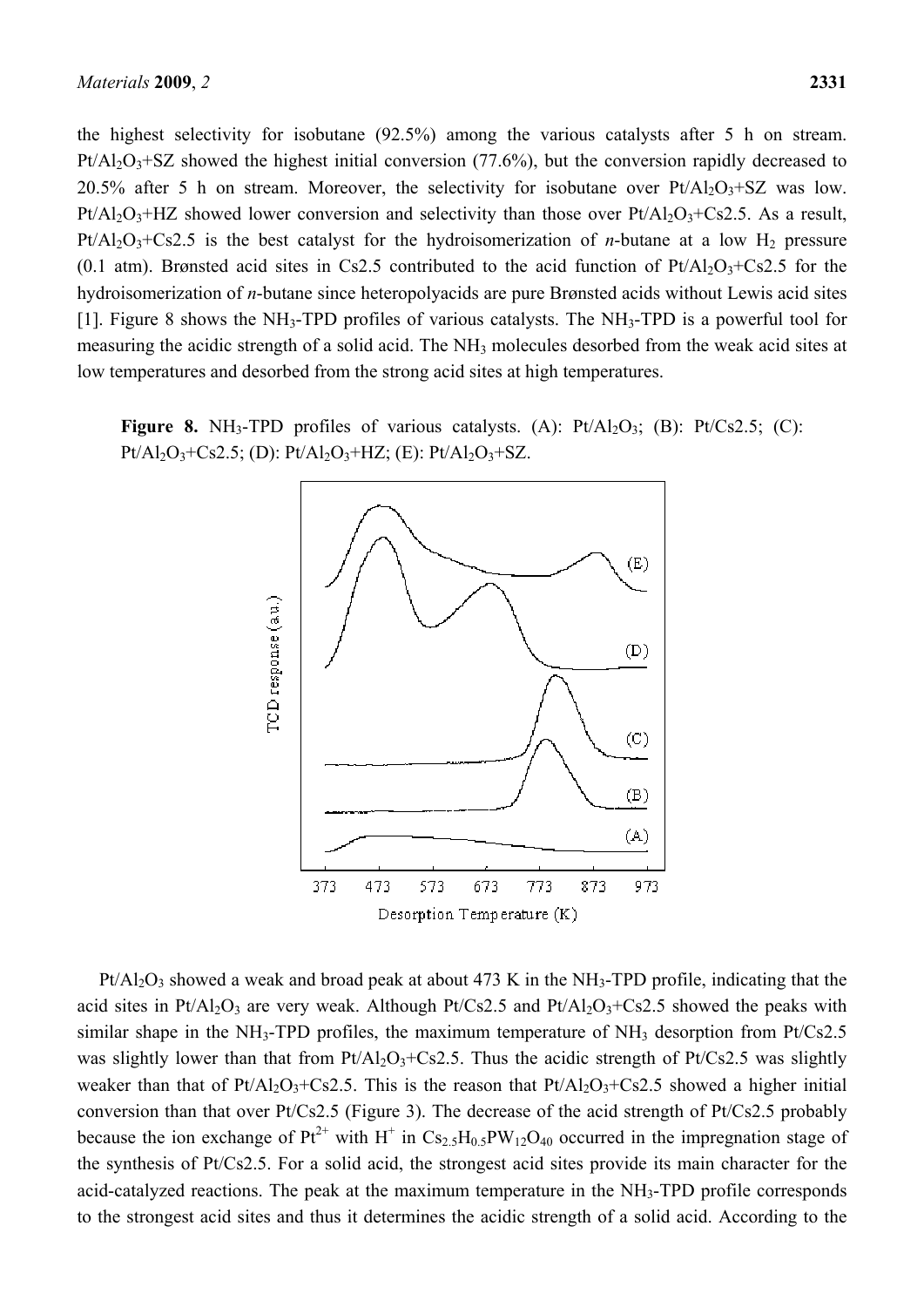peak position at the maximum temperature in the NH3-TPD profile of various samples (Figure 8), the acidic strength of various catalysts was in an order of  $Pt/Al_2O_3+SZ > Pt/Al_2O_3+Cs2.5 > Pt/Cs2.5 >$  $Pt/Al_2O_3+HZ > Pt/Al_2O_3$ .  $Pt/Al_2O_3+HZ$  showed two peaks at around 473 K and 673 K in the NH<sub>3</sub>-TPD profile, while Pt/Al<sub>2</sub>O<sub>3</sub>+SZ showed two peaks at around 473 K and 873 K in the NH<sub>3</sub>-TPD profile. These results indicate that both  $Pt/Al_2O_3+HZ$  and  $Pt/Al_2O_3+SZ$  have two types of acid sites: weak acid sites and strong acid sites. The hydroisomerization of *n*-butane occurs through carbenium cation intermediates which are easy to be formed on the strong acid sites. Thus the strong acid sites provide the main effect for the catalytic performances over  $Pt/Al_2O_3+HZ$  and  $Pt/Al_2O_3+SZ$ . However, the weak acid sites also catalyze the reaction although the reaction rate is low. Because the products formed from the strong acid sites and the weak acid sites are different, the broadly distributed acid sites caused the decrease of the selectivity for isobutane over  $Pt/Al_2O_3+HZ$  and  $Pt/Al_2O_3+SZ$  (Table 2). On the other hand, either Pt/Cs2.5 or Pt/Al<sub>2</sub>O<sub>3</sub>+Cs2.5 showed only one peak in the NH<sub>3</sub>-TPD profile, implying that the strength of the acid sites were distributed uniformly on the surfaces of Pt/Cs2.5 and  $Pt/Al<sub>2</sub>O<sub>3</sub>+Cs2.5$ . The uniform acid strength gave  $Pt/Cs2.5$  and  $Pt/Al<sub>2</sub>O<sub>3</sub>+Cs2.5$  high selectivity for isobutane in the hydroisomerization of *n*-butane (Table 1). Figure 9 shows the time courses of various bifunctional catalysts for the hydroisomerization of *n*-butane at 573 K. Either the pressure of *n*-butane or the pressure of  $H_2$  was 0.1 atm.

**Figure 9.** Time courses various bifunctional catalysts for the hydroisomerization of *n*butane at 573 K. **(●)** Pt/Al2O3+Cs2.5, **(■)** Pt/Al2O3+SZ, **(▲)** Pt/Al2O3+HZ.



For a bifunctional catalyst in the hydroisomerization of *n*-alkanes, the balance between acid and metal is very important for obtaining the optimum performance [52,53]. The acid strength is an important factor for controlling the activity and the selectivity in the hydroisomerization of *n*-alkanes. Strong acids usually exhibit high activity but also usually show low selectivity and serious deactivation.

As shown in Figure 9, the initial conversion was in the order  $Pt/Al_2O_3+SZ > Pt/Al_2O_3+Cs2.5 >$  $Pt/Al<sub>2</sub>O<sub>3</sub>+HZ$ . This order coincided with the order of the acid strength of the various catalysts.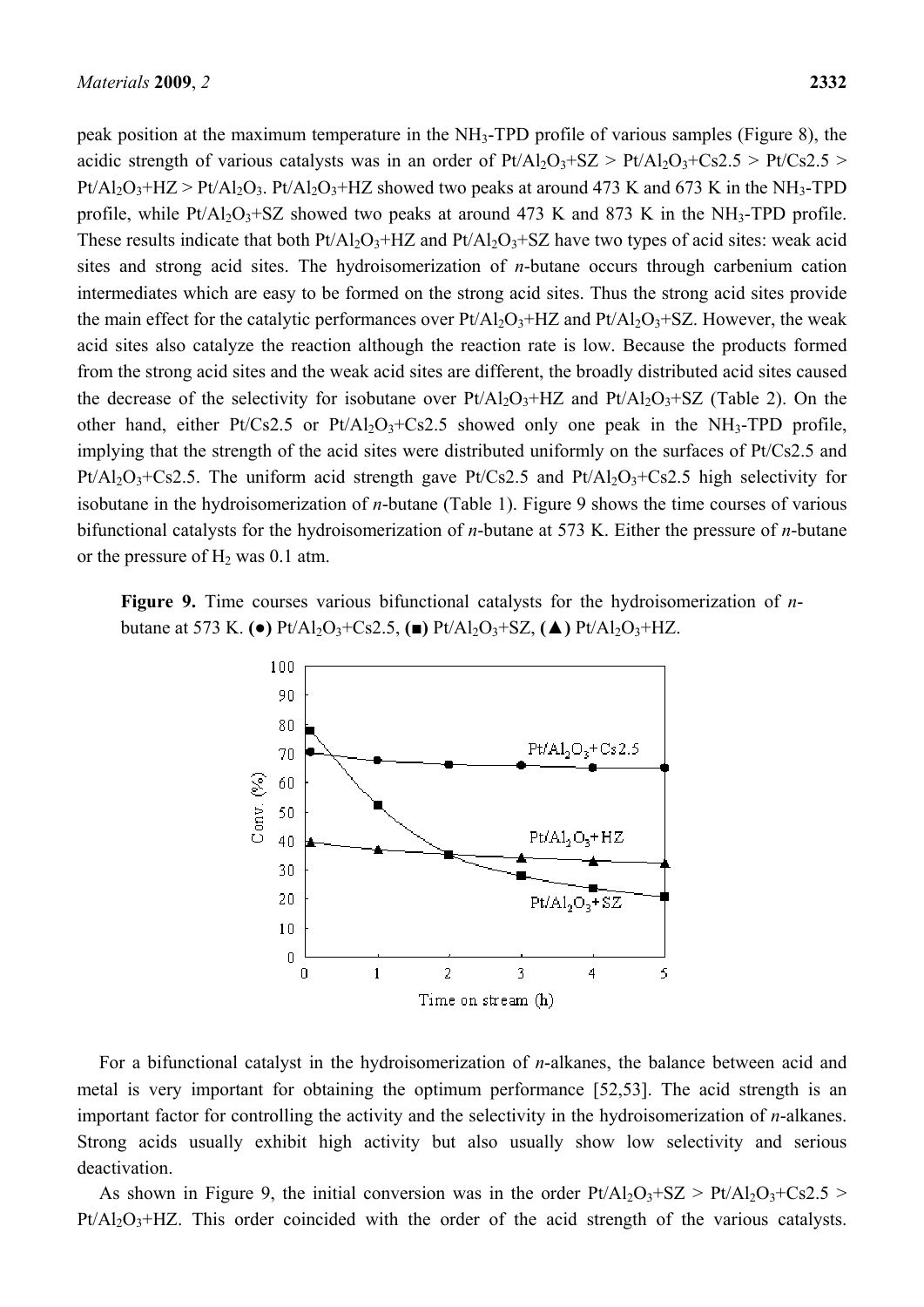Moreover, Pt/Al<sub>2</sub>O<sub>3</sub>+SZ showed a serious deactivation under a low H<sub>2</sub> pressure (0.1 atm) and the activity after 5 h on stream was low. A high  $H_2$  pressure is need for the hydroisomerization of *n*-butane over the Pt-promoted SZ  $(SO_4^2$ -ZrO<sub>2</sub>) catalysts [25–31]. Actually, the deactivation of Pt/Al<sub>2</sub>O<sub>3</sub>+SZ could be suppressed under a high  $H_2$  pressure of 0.7 atm. Moreover, because the conversion over  $Pt/Al_2O_3+Cs2.5$  decreased with increasing H<sub>2</sub> pressure (Figure 6),  $Pt/Al_2O_3+SZ$  showed a higher stationary conversion than that over  $Pt/Al_2O_3+Cs2.5$  under a high  $H_2$  pressure of 0.7 atm. On the contrary, Pt/Al<sub>2</sub>O<sub>3</sub>+Cs2.5 showed a higher stationary conversion than that over Pt/Al<sub>2</sub>O<sub>3</sub>+SZ under a low H<sub>2</sub> pressure of 0.1 atm (Figure 9). Thus  $Pt/Al_2O_3+Cs2.5$  is a good catalyst under low H<sub>2</sub> pressures and  $Pt/A1<sub>2</sub>O<sub>3</sub>+SZ$  is a good catalyst under high  $H<sub>2</sub>$  pressures for the hydroisomerization of *n*-butane. In comparison with Pt/Al<sub>2</sub>O<sub>3</sub>+SZ, using Pt/Al<sub>2</sub>O<sub>3</sub>+Cs2.5 as a catalyst for the hydroisomerization of *n*-butane decreases the cost of the process (because  $H_2$  is much more expensive than  $N_2$ ) and improves the safety of the operation (because a gas stream containing a large amount of  $H_2$  is very dangerous).

#### **4. Conclusions**

By introducing Pt in  $Cs_2sH_0sPW_12O_4$ , the activity and the selectivity for isobutane in the hydroisomerization of *n*-butane were greatly increased. Because the Pt surface area and Pt dispersion degree of  $Pt/Al_2O_3$  are much larger than those of  $Pt/Cs2.5$ , the mechanical mixed catalyst  $Pt/Al_2O_3+Cs2.5$  showed a higher stationary conversion than that over the directly supported catalyst Pt/Cs2.5. Moreover, Pt/Al<sub>2</sub>O<sub>3</sub>+Cs2.5 showed a higher initial conversion than that over Pt/Cs2.5 because the acid strength of Pt/Cs2.5 was lower than that of Pt/Al<sub>2</sub>O<sub>3</sub>+Cs2.5 (due to the ion exchange of  $Pt^{2+}$  with H<sup>+</sup> in the stage of impregnation). Comparing with  $Pt/Al_2O_3+HZ$ ,  $Pt/Al_2O_3+Cs2.5$  showed a higher activity (due to the stronger acid strength of Cs2.5) and a higher selectivity for isobutane (due to the uniformly-distributed acid sites on Cs2.5). Pt/Al<sub>2</sub>O<sub>3</sub>+SZ showed the highest initial conversion among various catalysts, but the activity decreased rapidly under a low  $H<sub>2</sub>$  pressure (due to the excessively strong acidity of  $SO_4^2$ -ZrO<sub>2</sub>). As a result, Pt/Al<sub>2</sub>O<sub>3</sub>+Cs2.5 is an excellent catalyst for the hydroisomerization of *n*-butane under a low  $H_2$  pressure because  $Pt/Al_2O_3$  has highly dispersed Pt particles and  $Cs<sub>2.5</sub>H<sub>0.5</sub>PW<sub>12</sub>O<sub>40</sub>$  has properly strong and uniformed distributed solid acid sites.

# **References**

- 1. Okuhara, T.; Mizuno, N.; Misono, M. Catalytic chemistry of heteropoly compounds. *Adv. Catal.* **1996**, *41*, 113−252.
- 2. Okuhara, T.; Mizuno, N.; Misono, M. Catalysis by heteropoly compounds―Recent developments. *Appl. Catal. A: Gen.* **2001**, *222*, 63–77.
- 3. Misono, M. Unique acid catalysis of heteropoly compounds (heteropolyoxometalates) in the solid state. *Chem. Commun.* **2001**, *13*, 1141–1152.
- 4. Guo, Y.; Hu, C. Heterogeneous photocatalysis by solid polyoxometalates. *J. Mol. Catal. A: Chem.* **2007**, *262*, 136–148.
- 5. Liu, Y.; Koyano, G.; Misono, M. Hydroisomerization of *n*-hexane and *n*-heptane over platinumpromoted  $Cs_{2.5}H_{0.5}PW_{12}O_{40}$  (Cs2.5) studied in comparison with several other solid acids. *Top. Catal.* **2000**, *11*, 239–246.
- 6. Liu, Y.; Na, K.; Misono, M. Skeletal isomerization of *n*-pentane over Pt-promoted cesium hydrogen salts of 12-tungstophosphoric acid. *J. Mol. Catal. A: Chem.* **1999**, *141*, 145–153.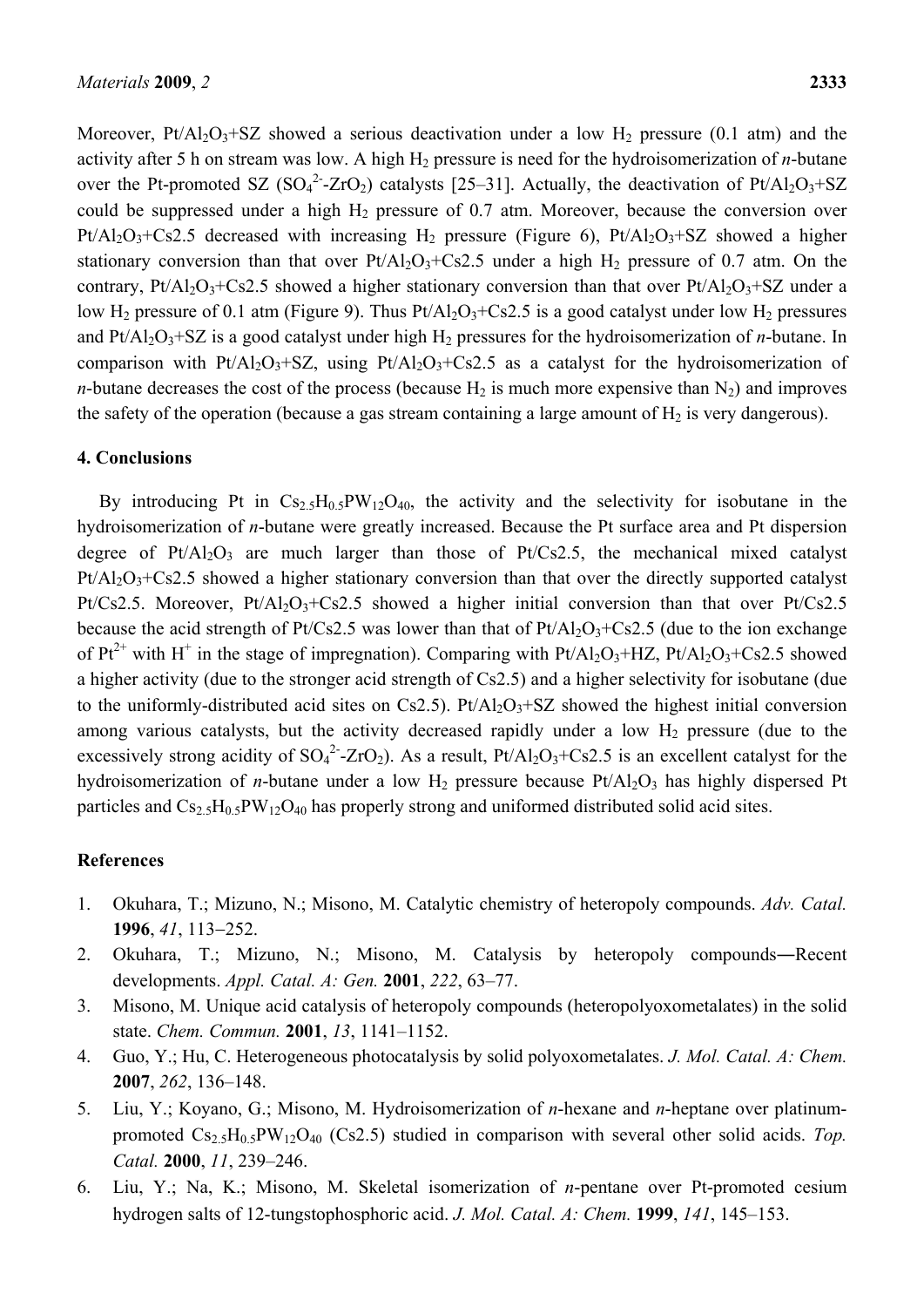- 7. Liu, Y.; Koyano, G.; Na, K.; Misono, M. Isomerization of *n*-pentane and *n*-hexane over cesium hydrogen salt of 12-tungstophosphoric acid promoted by platinum. *Appl. Catal. A: Gen.* **1998**, *166*, L263–265.
- 8. Liu, Y.; Murata, K.; Hanaoka, T.; Inaba, M.; Sakanishi, K. Syntheses of new peroxopolyoxometalates intercalated layered double hydroxides for propene epoxidation by molecular oxygen in methanol. *J. Catal.* **2007**, *248*, 277–287.
- 9. Liu, Y.; Murata, K.; Inaba, M. Direct oxidation of benzene to phenol by molecular oxygen over catalytic systems containing Pd(OAc)<sub>2</sub> and heteropolyacid immobilized on HMS or PIM. *J. Mol. Catal. A: Chem.* **2006**, *256*, 247–255.
- 10. Liu, Y.; Murata, K.; Inaba, M.; Mimura, N. Direct epoxidation of propylene by molecular oxygen over  $Pd(OAc)_{2}$ - $[(C_6H_{13})_4N]_3$  $[PO_4[W(O)(O_2)_2]_4$  $[CH_3OH$  catalytic system, *Appl. Catal. B: Environ.* **2005**, *58*, 51–59.
- 11. Liu, Y.; Murata, K.; Inaba, M. Liquid-phase oxidation of benzene to phenol by molecular oxygen over transition metal substituted polyoxometalate compounds. *Catal. Commun.* **2005**, *6*, 679–683.
- 12. Liu, Y.; Murata, K.; Inaba, M. Direct epoxidation of proptlene by molecular oxygen over catalyst system containing palladium and peroxo-Heteropoly compound in methanol. *Chem. Commun.* **2004**, 582–583.
- 13. Liu, Y.; Murata, K.; Inaba, M.; Mimura, N. Selective oxidation of propylene to acetone by molecular oxygen over  $M_{x/2}H_{5-x}$ [PMo<sub>10</sub>V<sub>2</sub>O<sub>40</sub>]/HMS (M = Cu<sup>2+</sup>, Co<sup>2+</sup>, Ni<sup>2+</sup>). *Catal. Commun.* **2003**, *4*, 281–285.
- 14. Liu, Y.; Murata, K.; Inaba, M.; Nakajima, H.; Koya, M.; Tomokuni, K. Catalytic oxidation of cyclohexene by molecular oxygen over isopolyoxometalates. *Chem. Lett.* **2004**, *33*, 200–201.
- 15. Liu, Y.; Murata, K.; Inaba, M. Epoxidation of propylene with molecular oxygen in methanol over a peroxo-heteropoly compound immobilized on palladium exchanged HMS. *Green Chem.* **2004**, *6*, 510–515.
- 16. Adeeva, V.; Sachtler, W.M.H. Mechanism of butane isomerization over industrial isomerization catalysts. *Appl. Catal. A: Gen.* **1997**, *163*, 237–243.
- 17. Behaviour, S. Influence of hydrogen chloride addition on the catalytic isomerization activity of chlorinated alumina and chlorinated platinum-alumina solids. *J. Chem. Soc. Faraday Trans.* **1990**, *86*, 567–570.
- 18. Na, K.; Okuhara, T.; Misono, M. Catalysis by heteropoly compounds. 34. Skeletal isomerization of *n*-butane over Pt- or Pd-promoted cesium hydrogen salts of 12-tungstophosphoric acid. *J. Catal.* **1997**, *170*, 96–107.
- 19. Na, K.; Iizaki, T.; Okuhara, T.; Misono, M. Molecular design of solid acid catalysts. Isomerization of *n*-butane catalyzed by acidic cesium salts of 12-tungstophosphoric acid combined with platinum. *J. Mol. Catal. A: Chem.* **1997**, *115*, 449–455.
- 20. Ma, Z.; Hua, W.; Ren, Y.; He. H.; Gao, Z. *n*-Butane isomerization over Cs-salts of H<sub>3</sub>PW<sub>12</sub>O<sub>40</sub>: A mechanistic study by <sup>1</sup> C MAS NMR. *Appl. Catal. A: Gen.* **2003**, *256*, 243–250.
- 21. Zou, Y.; Yue, B.; Zhang, B.; He, H. Solid synthesis of  $Cs_xH_{3-x}PW_{12}O_{40}$  salts and their catalytic activity for the isomerization of *n*-butane. *Chem. Lett.* **2006**, *35*, 202–203.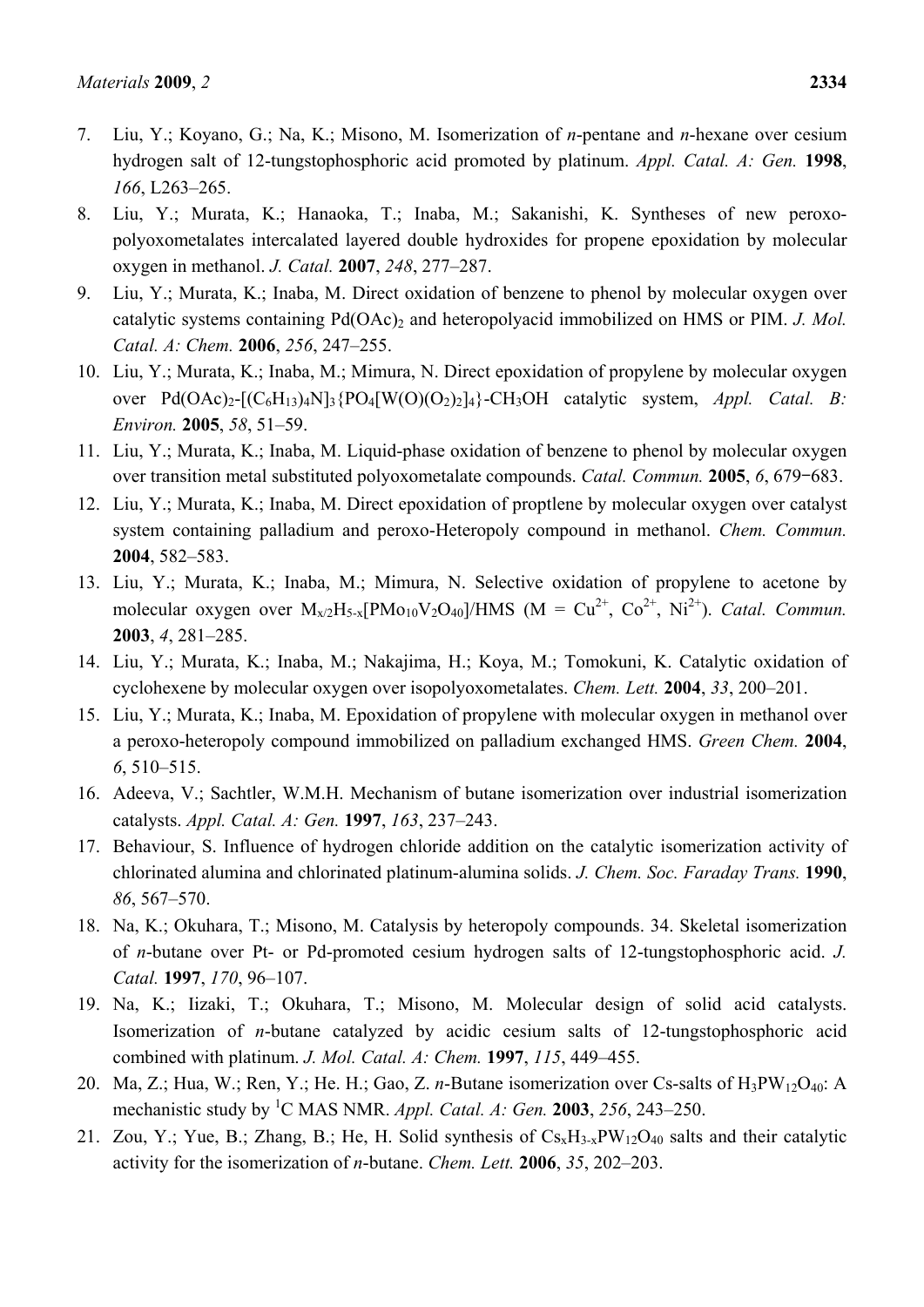- 22. He, S.; Liu, X.; Xie, S.; Wang, Q.; Xu, Y.; Xu, L. Effect of steam on the acid strength of H3PW12O40/SiO2 · *n*H2O and its application in skeletal isomerization of *n*-butane. *Catal. Commun.* **2003**, *4*, 585–590.
- 23. Yang, W.; Billy, J.; Taarit. Y.; Vedrine, J.; Essayem, N. H<sub>3</sub>PW<sub>12</sub>O<sub>40</sub> supported on Cs modified mesoporous silica: catalytic activity in *n*-butane isomerisation and *in situ* FTIR study. Comparison with microporous CsxH3-xPW12O40. *Catal. Today* **2002**, *73*, 153–165.
- 24. Ebitani, K.; Konishi, J.; Hattori, H. Skeletal isomerization of hydrocarbons over zirconium oxide promoted by platinum and sulfate ion. *J. Catal.* **1991**, *130*, 257–267.
- 25. Matsuhashi, H.; Shibata, H.; Nakamura, H.; Arata, K. Skeletal isomerization mechanism of alkanes over solid superacid of sulfated zirconia. *Appl. Catal. A: Gen.* **1999**, *187*, 99–106.
- 26. Funamoto, T.; Nakagawa, T.; Segawa, K. Isomerization of *n*-butane over sulfated zirconia catalyst under supercritical conditions. *Appl. Catal. A: Gen.* **2005**, *286*, 79–84.
- 27. Yori, J.C.; D'Amato, M.D.; Costa, G.; Parera, J.M. Isomerization of *n*-butane on Pt/SO<sub>4</sub><sup>2</sup>-ZrO<sub>2</sub> and mechanical mixtures of  $Pt/Al_2O_3 + SO_4^2$ -ZrO<sub>2</sub>. *J. Catal.* **1995**, *153*, 218–223.
- 28. Tomishige, K.; Okabe, A.; Fujimoto, K. Effect of hydrogen on *n*-butane isomerization over  $Pt/SO<sub>4</sub><sup>2</sup> - ZrO<sub>2</sub>$  and  $Pt/SiO<sub>2</sub>+SO<sub>4</sub><sup>2</sup>-ZrO<sub>2</sub>$ . *Appl. Catal. A: Gen.* **2000**, *194–195*, 383–393.
- 29. Lei, T.; Xu, J.S.; Tang, Y.; Hua, W.M.; Gao, Z. New solid superacid catalysts for *n*-butane isomerization: γ- Al<sub>2</sub>O<sub>3</sub> or SiO<sub>2</sub> supported sulfated zirconia. *Appl. Catal. A: Gen.* **2000**, 192, 181–188.
- 30. Grau, J.A.; Yori, J.C.; Vera, C.R.; Lovey, F.C.; Condo, A.A.; Parera, J.A. Crystal phase dependent metal-support interactions in  $Pt/SO<sub>4</sub><sup>2</sup>$ -ZrO<sub>2</sub> catalysts for hydroconversion of *n*-alkanes. *Appl. Catal. A: Gen.* **2004**, *265*, 141–152.
- 31. Hua, W.M.; Sommer, J. Hydroisomerization of *n*-butane over sulfated zirconia catalysts promoted by alumina and platinum. *Appl. Catal. A: Gen.* **2002**, *227*, 279–286.
- 32. Eibl. S.; Jentoft, R.E.; Gates, B.C.; Knozinger, H. Conversion of *n*-pentane and of *n*-butane catalyzed by platinum-containing  $WO_x/TiO_2$ . *Phys. Chem. Chem. Phys.* **2000**, *2*, 2565–2573.
- 33. Dorado, F.; Romero, R.; Canizares, P.; Romero, A. Hydroisomerization of *n*-butane over Pd/HZSM-5 and Pd/H beta with and without binder. *Appl. Catal. A: Gen.* **2002**, *236*, 235–243.
- 34. Dorado, F.; Romero, R.; Canizare, P.; Romero, A. Influence of palladium incorporation technique on *n*-butane hydroisomerization over HZSM-5/bentonite catalysts. *Appl. Catal. A: Gen.* **2004**, *274*, 79–85.
- 35. Canizares, P.; Dorado, F.; Sanchez-Herrera. Hydroisomerization of *n*-butane over hybrid catalysts. *Appl. Catal. A: Gen.* **2001**, *217*, 69–78.
- 36. Canizares, P.; Lucas, A.; Dorado, F.; Perez, D. Effect of zeolite pore geometry on isomerization of *n*-butane. *Appl. Catal. A: Gen.* **2000**, *190*, 233–239.
- 37. Kumar, N.; Villegas, J.I.; Salmi, T.; Murzin, D.Y.; Heikkila, T. Isomerization of *n*-butane to isobutane over Pt-SAPO-5, SAPO-5, Pt-H-mordenite and H-mordenite catalysts. *Catal. Today* **2005**, *100*, 355–361.
- 38. Baburek, E.; Novakova, J. Effect of platinum in bifunctional isomerization of butane over acid zeolites. *Appl. Catal. A: Gen.* **2000**, *190*, 241–251.
- 39. Pieterse, J.A.Z.; Seshan, K.; Lercher, J.A. Structure-activity correlations for TON, FER, and MOR in the hydroisomerization of *n*-butane. *J. Catal.* **2000**, *195*, 326–335.